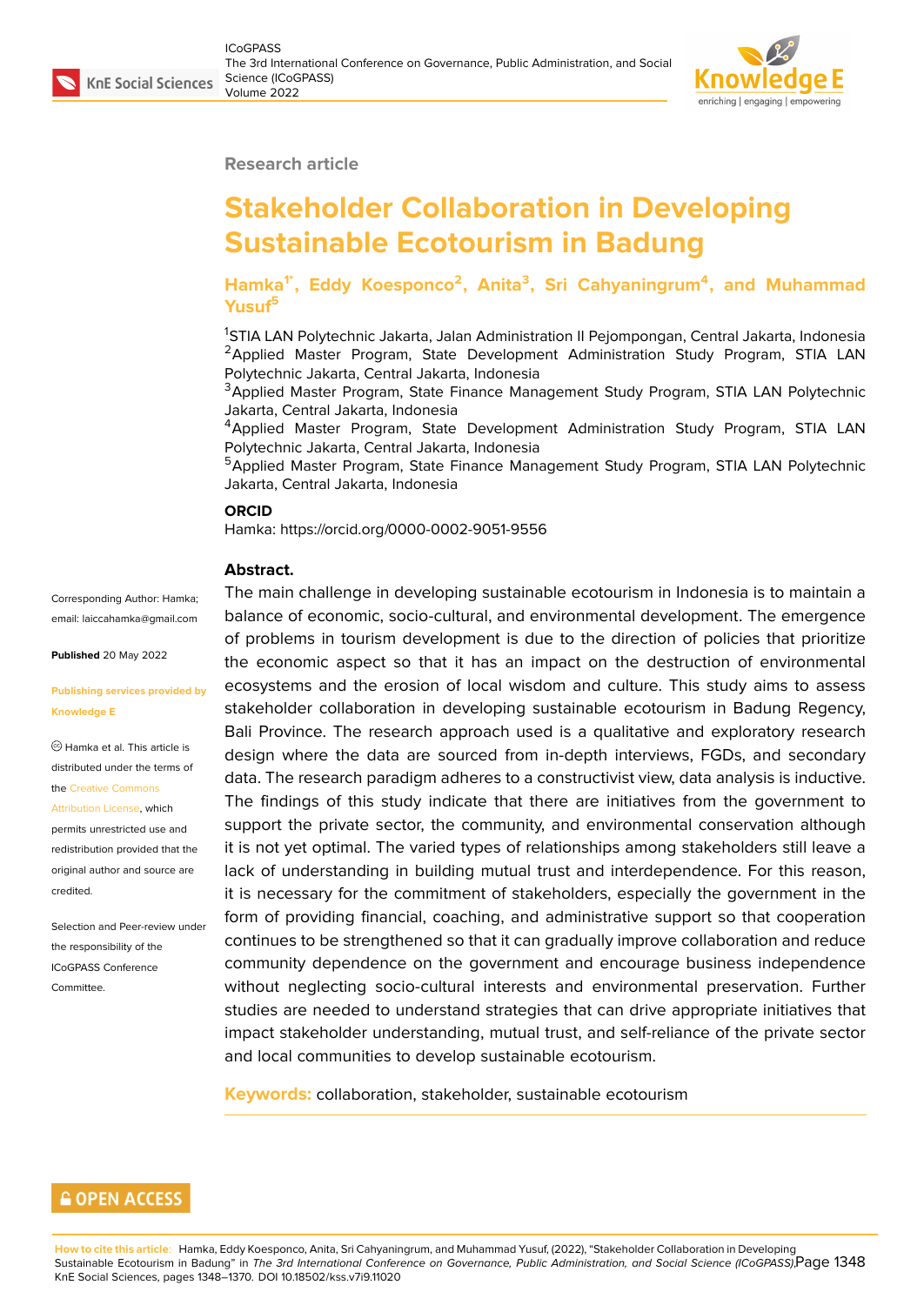# **1. INTRODUCTION**

Tourism development in Indonesia is directed at ensuring sustainable management of natural resources from economic, social, and environmental aspects. A large number of visits is the main indicator of the success of tourism development. The impact is the occurrence of environmental damage and the loss of community cultural values. To find a common ground for ecotourism issues from all aspects in a balanced way, this study will suggest alternatives for sustainable ecotourism development through effective collaboration between all stakeholders.

#### **1.1. Background**

Ecotourism emerged in the early 1960s as a choice of tourism development and the negative impact of mass tourism. The balance of economic, environmental, and social aspects of tourism culture is the main idea of ecotourism. Ecotourism has ideals and principles that should be adhered to by stakeholders. Ecotourism prioritizes community participation and reduces the exploitation of the natural environment. However, the expectations of different stakeholders are a challenge in carrying out ecotourism activities. For this reason, it is interesting to research how to achieve sustainable ecotourism goals by understanding the role and how to deal with ecotourism stakeholders.

Developing countries are often less competitive in various international trade items but they are endowed with diverse cultural and tourism resources that drive tourism. The Indonesian government utilizes the tourist sector as a fundamental source of foreign exchange generation, economic diversification, and job creation. Tourism continues to be considered globally as a major contributor to economic development and a decisive tool for alleviating poverty. Long-term tourism predictions[3] show that tourism is expected to grow in the coming years and reach nearly two billion international tourists by 2030. However, tourism also has a socio-cultural, economic, and environmental impact on destinations, especially in developing countries [4]. [A](#page-18-0)dverse impacts of tourism include inflation, environmental and cultural degradation, economic leakage, coral reef damage, foreign dominance, wildlife disruption, and the introduction of alien species [5].

In addition, the occurrence of the Covid-19 pandemic since the beginning of 2020 has negatively affected various tourism sectors [6] which caused many tourism industries to close un[til](#page-18-1) early 2021. UNWTO's hope to create jobs and economic value through tourist activities also leads to efforts to suppress the socio-economic problems of Covid-19 and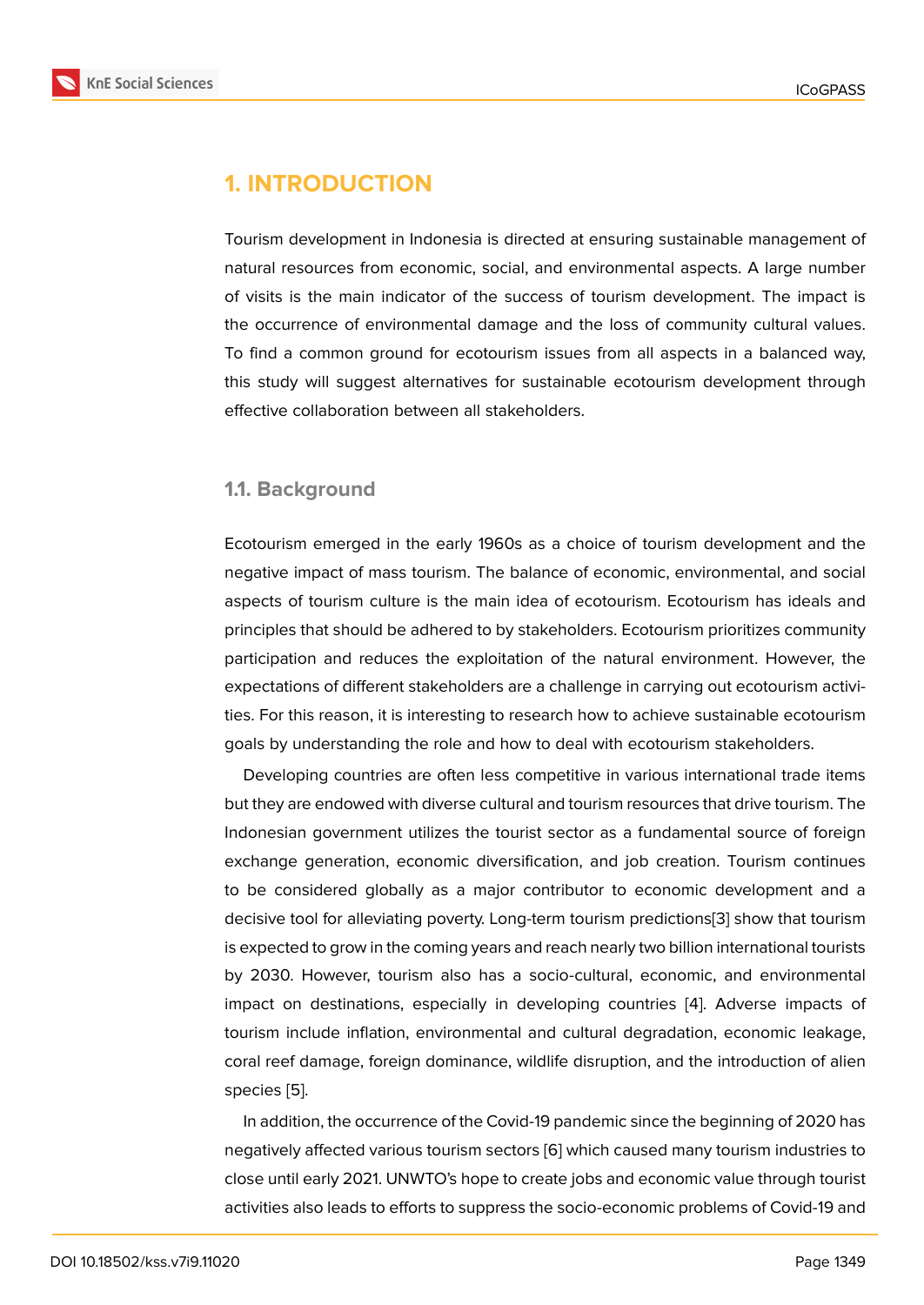encourage recovery [7]. The crisis caused by the Covid-19 pandemic led to a decline in tourism and hospitality activities around the world [8]. Also, economic downturns and crises can lead to fundamental changes in all components of tourism [9]. In addition, the signs of the end [of](#page-18-2) the pandemic cannot be precisely predicted.

As researchers, we propose various alternativ[es](#page-18-3) to develop nature tourism sustainably. Ecotourism has attracted the attention of academics, govern[me](#page-18-4)nt and nongovernmental organizations (NGOs), industry, and the wider community since its emergence. Ecotourism focuses on relatively native types of natural attractions and exotic cultural destinations to understand, experience, admire and appreciate the beauty of nature, wildlife, and socio-cultural heritage[ 11]. Ecotourism is one type of communitybased tourism, responsible tourism, and ecotourism that balances ecological, sociocultural, and economic aspects.

Although many potential ecotourism profits are highlighted in the literature, several case studies around the world show that ecotourism fails to achieve its goals due to various factors[12]. Various literatures mention factors that hinder the successful development of ecotourism, such as: (1) Lack of collaboration in the planning, development and management of ecotourism between ecotourism stakeholders [13]; (2) Exclusion of local [co](#page-18-5)mmunities in the development of ecotourism [14] and lack of genuine participation of grassroots communities from inception to implementation of ecotourism projects, consequently provoking public opposition [15]; (3) Poor [ine](#page-18-6)rtial arrangements and inefficient governance and management [16]; (4) [La](#page-18-7)ck of expertise and absence of careful planning and management techniques, lack of financial resources and inadequate construction of infrastructure and facili[ties](#page-18-8) [14]; (5) Pursuing profits over ecosystem protection, emphasizing physical dev[elo](#page-18-9)pment and financial benefits rather than environmentally sustainable development[17] (Buckley, 2016) and pleasure over conservation [18]; and (6) The disconnect between the[ory](#page-18-7) and practice stemming from lack of awareness and poor academic-industrial relations [15].

The tourism sector in developing countries relies heavily on [in](#page-18-10)tact natural resource conditions, ecosystem degr[ada](#page-19-0)tion is a critical challenge exacerbated by widespread poverty [19], poor governance, and low media attention [20]. Increasing t[he](#page-18-8) economic benefits of the tourism sector while maintaining ecological sustainability and preserving socio-cultural heritage is a recurring challenge for developing countries such as the ecotouri[sm](#page-19-1) in Badung. Previous studies[21] proposed ecot[our](#page-19-2)ism to benefit the economy from the tourism sector while preserving environmental resources and protecting sociocultural heritage. Theoretically, ecotourism adopts the principle of *triple-bottom-line* (TBL) and strives to achieve maximum [ec](#page-19-3)onomic benefits and resource conservation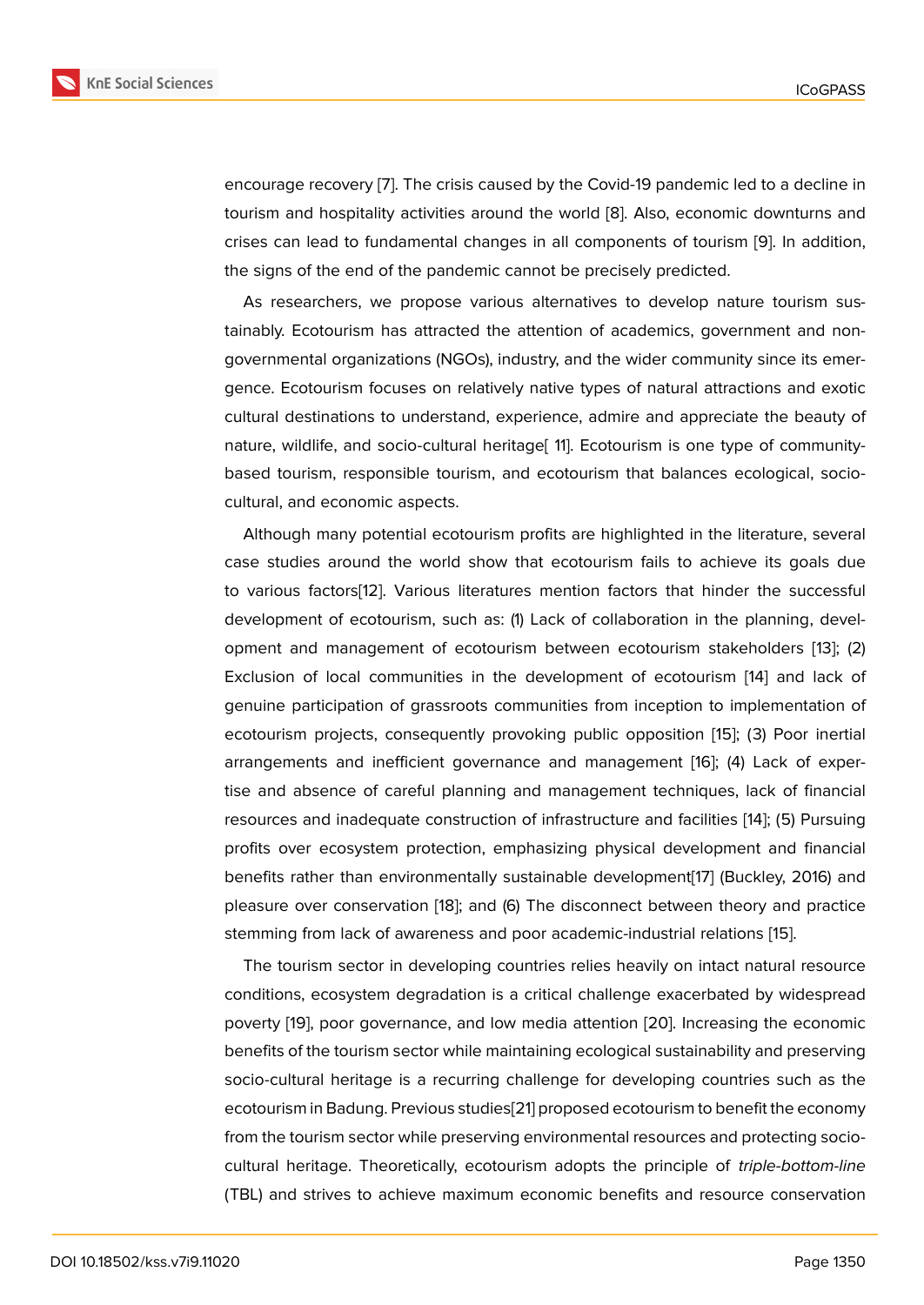while providing authentic experiences to tourists and improving the well-being of the population[ 22].

The lack of effective stakeholder collaboration in the development of ecotourism is an ongoing challenge in many developing countries [23]. The issue of the effectiveness of ecotourism stakeholders in interacting and creating back-to-back relationships that lead to collaboration [24]. The issue of stakeholder collaboration has become one of the most important agendas in tourism acade[mia](#page-19-4) [25]. However, the important contribution of ecotourism is limited by many factors, such as the presence of different stakeholders with com[pet](#page-19-5)ing interests[24], due to the complexity inherent in ecotourism [26]. Stakeholder relationships and interactions in the ec[otou](#page-19-6)rism sector are influenced by a variety of factors, such as power, trust, financial ability, external support, educational background, level of awareness, and e[ntre](#page-19-5)preneurial skills [27]. Therefore, collaboration [to m](#page-19-7)eet the expectations of ecotourism stakeholders is essential to achieving ecotourism goals and shared benefits. To this end, this study seeks to find out the form of collaboration of ecotourism stakeholders in contributing to t[he](#page-19-8) sustainable development of ecotourism in Badung Regency, as one of the priority tourism development areas with attractive ecotourism resources in Indonesia's Bali Province.

In line with these goals, this study is intended to answer the following question: How is the collaboration of ecotourism stakeholders in Badung Regency to develop sustainable ecotourism? As for the theoretical benefits of this research, namely: (1) Stakeholder collaboration theory, namely analysis, and problem identification, regulation, and implementation; and (2), TBL principles and concepts covering social, economic, and environmental aspects are indicative to achieve ecotourism goals. Practically speaking, this research provides input to (1) Improve understanding of the process of building stakeholder collaboration; and (2) Provide relevant information to the government, local communities, ecotourism managers, and the private sector in collaboration with other actors for sustainable ecotourism development, improving destination competitiveness, and the impact of ecosystem damage and damage to cultural aspects.

#### **1.2. Sustainable Ecotourism**

There are different definitions of ecotourism from experts and organizations. However, in addition to the natural environment, ecotourism also pays attention to socio-cultural and economic perspectives [28] (Bjork, 2000). According to *The International Ecotourism Society*[29], ecotourism is defined as "a responsible journey to a natural area that preserves the environment and sustains the well-being of local communities and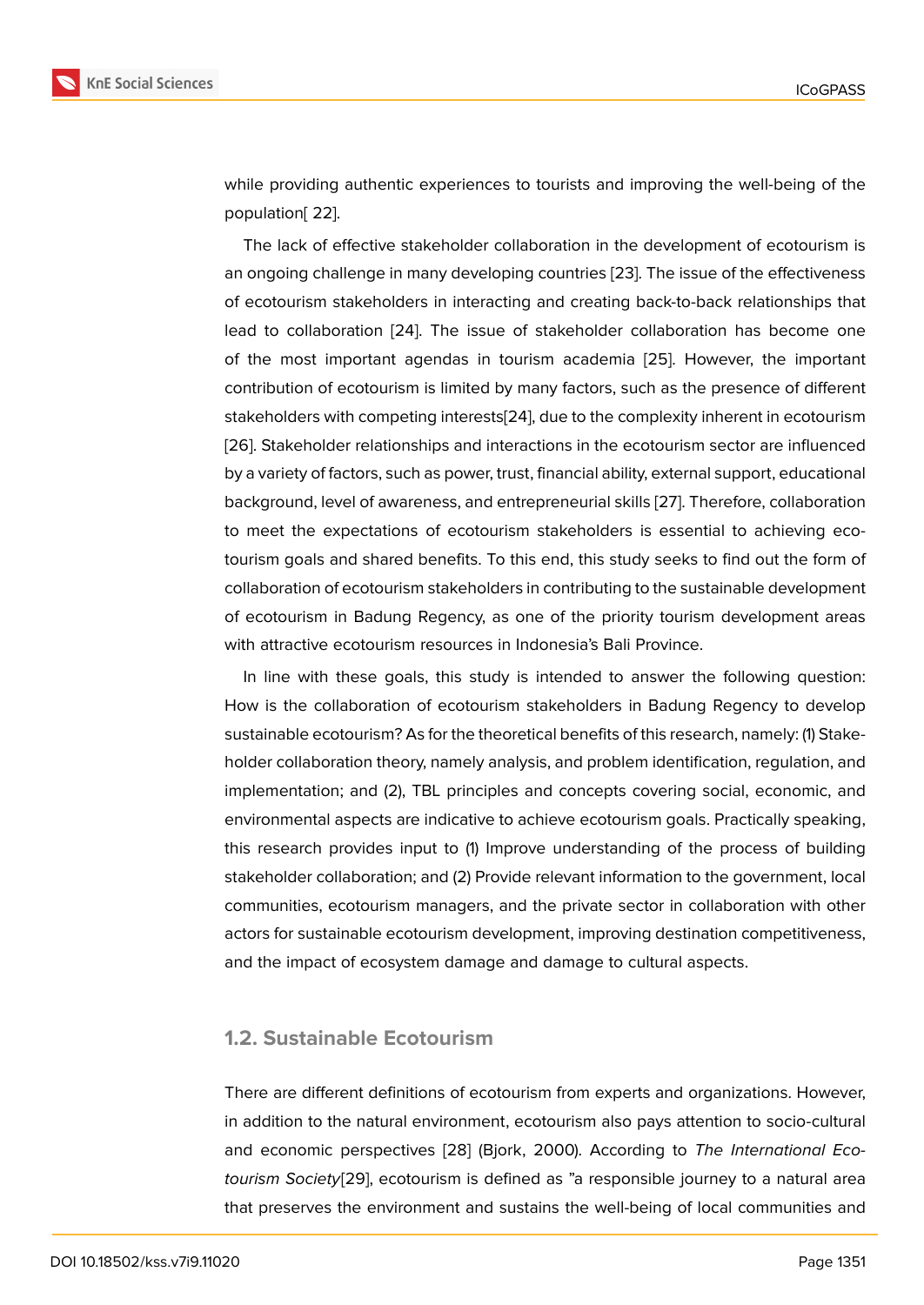involves interpretation and education." TIES suggests participating in the conservation of fragile cultures, habitats, and species through the responsibilities and ethical behavior of tourists. [30] summarizes the concept of ecotourism as an environmentally friendly, responsible, educational, low-impact, and non-consumptive tourism that focuses on community empowerment.

The core [co](#page-19-9)ncept of ecotourism according to Wondirad [24] is to understand and appreciate nature and nature-based activities, support local communities to improve their well-being, encourage educational and responsible tourism and promote sustainability and conservation of natural and artificial resources. [Ano](#page-19-5)ther definition of ecotourism is given by [28] which emphasizes the importance of stakeholder collaboration to achieve sustainable development goals. [28] emphasizes the work of all stakeholders to make room for tourists to genuine destinations to enjoy and understand nature and culture without da[magi](#page-19-10)ng resources for the benefit of sustainable development.

The idea of sustainability ecotourism as [alte](#page-19-10)rnative tourism arises from the belief of various parties that traditional approaches to economic development are ecologically or socially unhealthy in the long run ([31], [32]). Alternative tourism no longer only concentrates on the needs of ekonomi and technical, but must pay attention to the demands of environmental cleanliness and must pay attention to the needs of the local community [33]. The idea of developing a[lte](#page-19-11)rn[ativ](#page-19-12)e tourism developed over time with the platform of the theory of evolution of tourism dikenal as advocacy, prudence, adaptation, and knowledge-based [34]. Alternative tourism according to [32] is considered more sustainable [com](#page-19-13)pared to mass tourism because it includes all forms of tourism such as green tourism, responsible tourism, soft tourism, and ecotourism. On the other hand, the United Nations Worl[d To](#page-20-0)urism Organization [35] defines su[stai](#page-19-12)nable tourism as "the development of tourism that takes full account of the current and future economic, social and environmental impacts, addressing the needs of visitors, industry, the environment, and host communities" (p. 12).

In addition, ecotourism also emphasizes development initiatives that reflect the surrounding landscape and cultural landscape di above promoting direct contact between visitors and hosts to enrich the visitor's experience of local natural resources and culture [36]. Thus, ecotourism pays great attention to sustainability principles that facilitate sustainable tourism development. Sustainable tourism is a broad term and umbrella whose principle applies to all destinations and all tourism activities whereas ecotourism i[s a](#page-20-1)bout conducting tourism activities, especially in natural areas, involving interpretive experiences, supporting conservation and indigenous peoples positively, and is usually organized for small groups [35].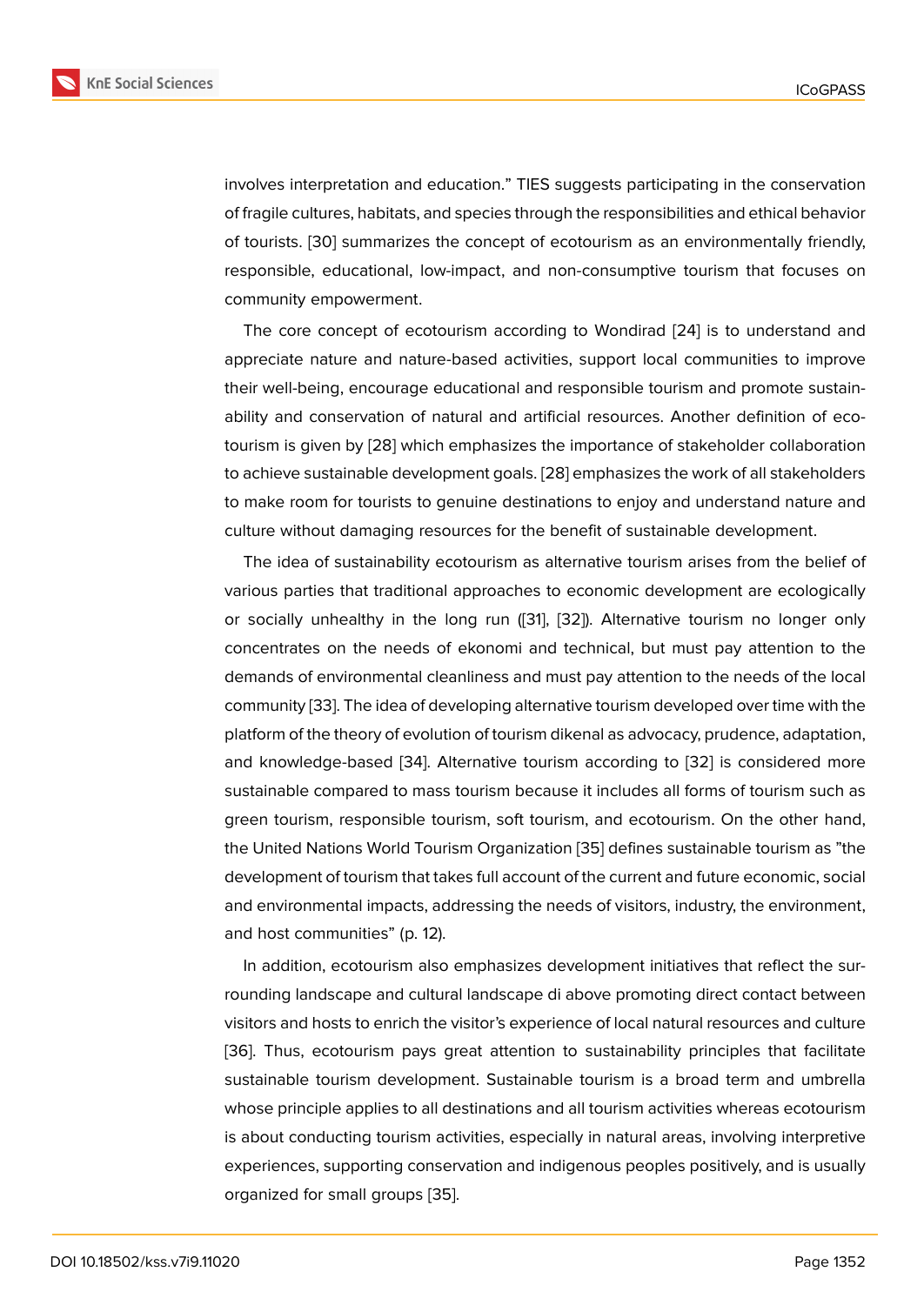Ecotourism also has basic principles that are defined by each stakeholder so that it is different from other alternative forms of tourism development. According to [37] ecotourism has seven different principles, namely: (1) Contribution to biodiversity conservation; (2) Maintaining the welfare of local communities; (3) Interpretation and learning experience; (4) Responsible behavior and actions of both consumers and suppli[ers;](#page-20-2) (5) Maintenance of carrying capacity; (6) Low use or consumption of non-renewable resources; and (7) Promote local participation, resources, and business ownership, particularly for communities where other options are limited.

## **1.3. Triple Bottom-Line (TBL)**

The triple-bottom-line concept was first used in the business world by [38] to ensure corporate accountability in going beyond their values to social and environmental aspects beyond economic profitability. This concept combines environmental, sociocultural, and economic aspects into a single framework in decision-mak[ing](#page-20-3) [40]. From an ecotourism perspective, TBL is understood as the management of all resources so that economic, social, and aesthetic needs can be met while maintaining cultural integrity, essential ecological processes, biodiversity, and life support sy[stem](#page-20-4)s [41]. According to [40], the tourism sector in turn derives great advantages such as improved efficiency and cost savings, improved market position, better stakeholder relationships, better strategic decision making, as well as the broader benefits and competitiven[es](#page-20-5)s of destination[s fr](#page-20-4)om the triple-bottom-line concept. Furthermore, *the triple-bottom-line* has been applied in various tourism settings due to the high interrelationship between and among the tourism sector and the natural and socio-cultural environment in which it functions [42]. Furthermore, the *triple-bottom-line* concept was also used by [43] to develop transparent and clear guidelines for donors to evaluate the effectiveness of ecotourism projects.

#### **1.4. Stakeholders**

Management literature on inter-organizational relations and organizational theory is the forerunner of stakeholder theory [44]. *The Stanford Research Institute* 1963 introduced the term "stakeholder" to refer to groups who without its support the organization would no longer exist. External control of the organization and note that institutions are not independent but mutually depen[den](#page-20-6)t which implies a collaborative approach between them [46]. [47] States that stakeholder theory prioritizes the importance of collaboration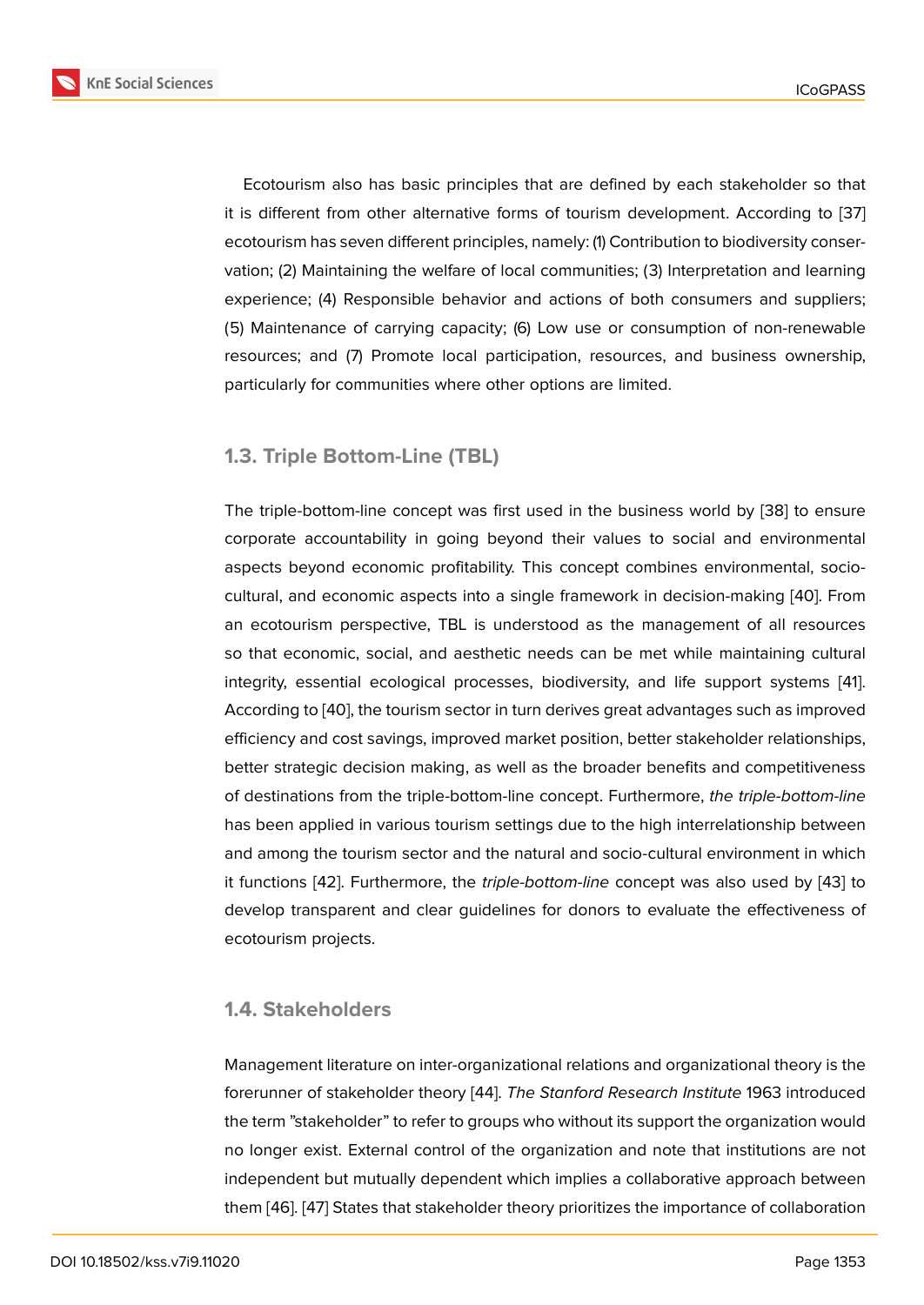and partnership between organizations as social institutions for the achievement of common goals. [48] suggests that stakeholder theory is an effective and comprehensive method of managing a company. Primarily, stakeholder theory seeks to identify actors, their characteristics, interests, roles, and management strategies [49]. Therefore, organizations need [to u](#page-20-7)nderstand the problems to manage their stakeholders effectively and thrive in a competitive environment [48]. Efforts to be made are (1) identifying stakeholders and interests (2) identifying the desired mechanisms [nec](#page-21-0)essary to manage institutional and stakeholder relationships and (3) identifying efficient techniques of transaction management and reconciliatio[n o](#page-20-7)f agreements between the organization and its stakeholders.

Researchers in various fields have applied stakeholder theory including environmental management [50], public and private government [51], and in the context of tourism [52]. [53] revealing the reason for using stakeholder theory is to explore the values, attitudes, and behaviors of tourism stakeholders to provide an in-depth understanding of their needs, [motiv](#page-21-1)ations, perceptions, and ability t[o i](#page-21-2)nfluence the tourism industry. I[n a](#page-21-3)d[ditio](#page-21-4)n, it helps to understand the dynamics of strength within stakeholders, identify and map the various roles of stakeholders in tourism planning and development, and improve understanding of conflict mechanisms and resolution. Interdependent attributes such as power, legitimacy, and urgency are the defining dimensions of stakeholder theory [54]. Power refers to the capacity of a party to obtain coercive, utilitarian, or normative powers to enforce its intent in the relationship. Power is a function of physical, material, and/or financial resource control. Legitimacy indicates the extent to which [sta](#page-21-5)keholder claims gain popular support. Urgency, on the other hand, is a function of time sensitivity and relevance issues that are understood to the extent to which stakeholder claims require immediate attention [54].

#### **1.5. Collaboration**

Collaboration theory emphasizes that decisions have a high probability of implementation and success when key stakeholders participate sincerely and compressively in problem identification, direction setting, structuring, and endorsement [55]. Stakeholders need to agree on the relevance, urgency, and complexity of the problem and demonstrate commitment to collaborative efforts in addressing the identified problem [56]. Collaboration is determined by the following factors: (1) interdependence[, \(2\)](#page-21-6) accommodative (3) shared ownership of decisions, (4) collective responsibility for the direction of the future, (5) trust, (6) external support of various types, (7) decentralized power, (8)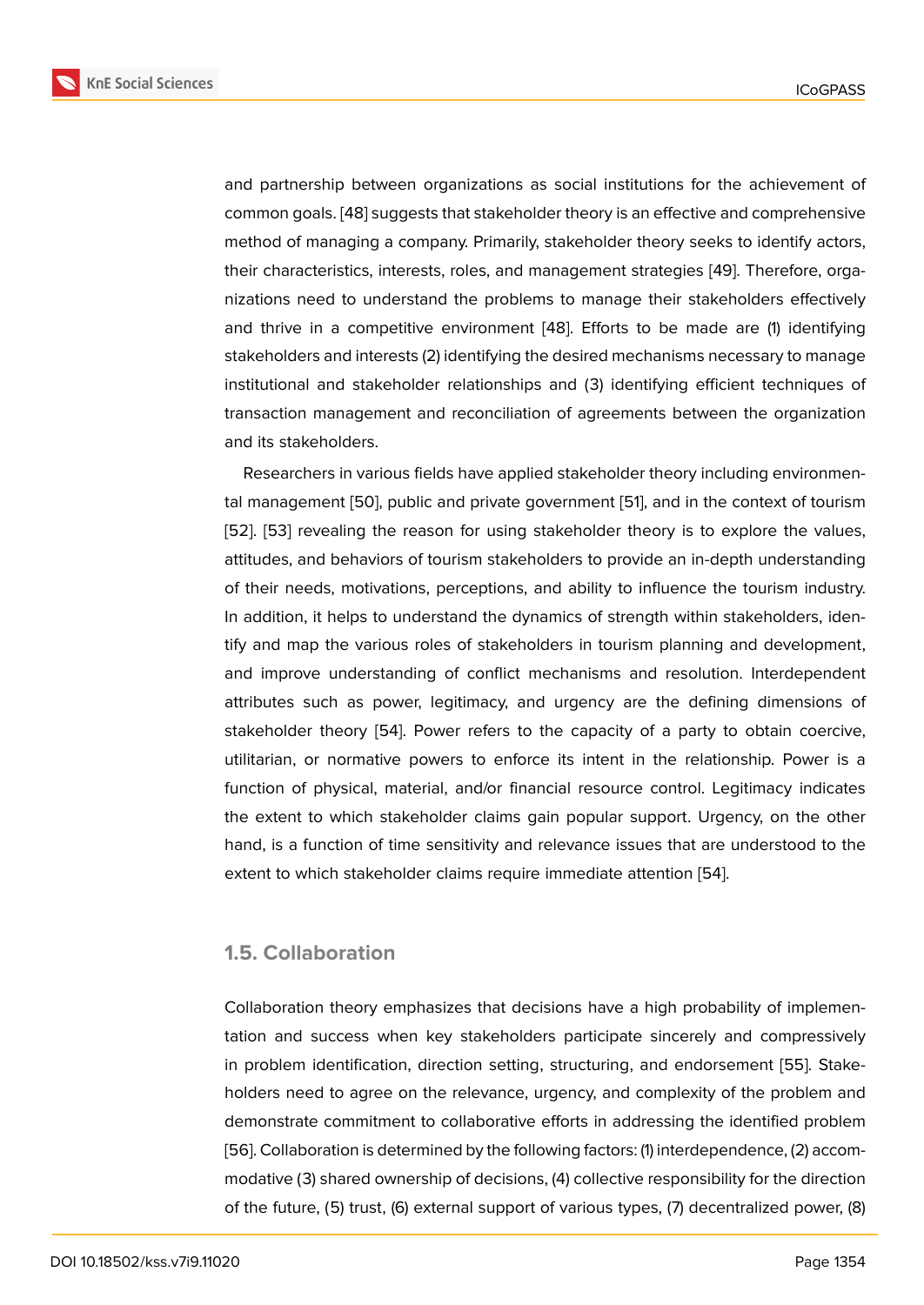perceived benefits (9) democracy and (10) the number of participants and diversity of issues [57]. Collaboration theory is used to understand the effectiveness of stakeholder collaborative frameworks.

Collaboration theory underlines that decisions have a high probability of implementat[ion](#page-21-7) and success when key stakeholders participate in problem identification, direction setting, structuring, and honing [55]. Collaborative efforts are considered effective (1) when fair and lasting agreements are reached and whether agreed issues are implemented [55], (2) when collaboration requires joint decision-making among participating stakeholders in the tourism do[mai](#page-21-6)n to resolve planning and development issues [58] and (3) if collaborative efforts are sufficiently inclusive and enhance collective learning that leads [to](#page-21-6) consensus building [59].

The amount of literature on the collaboration of interests in the field of sustainable touris[m is](#page-21-8) still limited. In addition, in some studies (e.g. [60]), stakeholder collaboration in ecotourism has been neglected. Due [to l](#page-21-9)imited scope, existing research has not been able to draw comprehensively the dimensions of ecotourism, which can be better formulated using the concept of TBL. This deficiency d[em](#page-21-10)ands the development of a comprehensive stakeholder collaboration framework to achieve the goal of continuing ecotourism development in the context of the Badung Regency.

#### **1.6. Theoretical Framework**

The study integrates stakeholder theory and collaboration theory with the concept of *triple-bottom-line* (TBL) in discussing and testing these research questions. The concept of *triple-bottom-line* (TBL) is used to understand the development of ecological ecotourism sustainability and socio-cultural and economic perspectives. Stakeholder theory is used to identify relevant stakeholders such as government, private sector, local communities, and ecotourism observers in identifying problems, managing their stakeholders, and developing in a competitive environment. Also, to identify their characteristics, interests, roles, and management strategies. Collaboration theory was adopted to measure the effectiveness of collaborative frameworks in the development of sustainable ecotourism, which includes power, shared ownership, fair agreement, mutual trust, and interdependence. This study takes Badung Regency in Bali Province as a research context aimed at investigating how stakeholders contribute to the development of sustainable ecotourism by working collaboratively.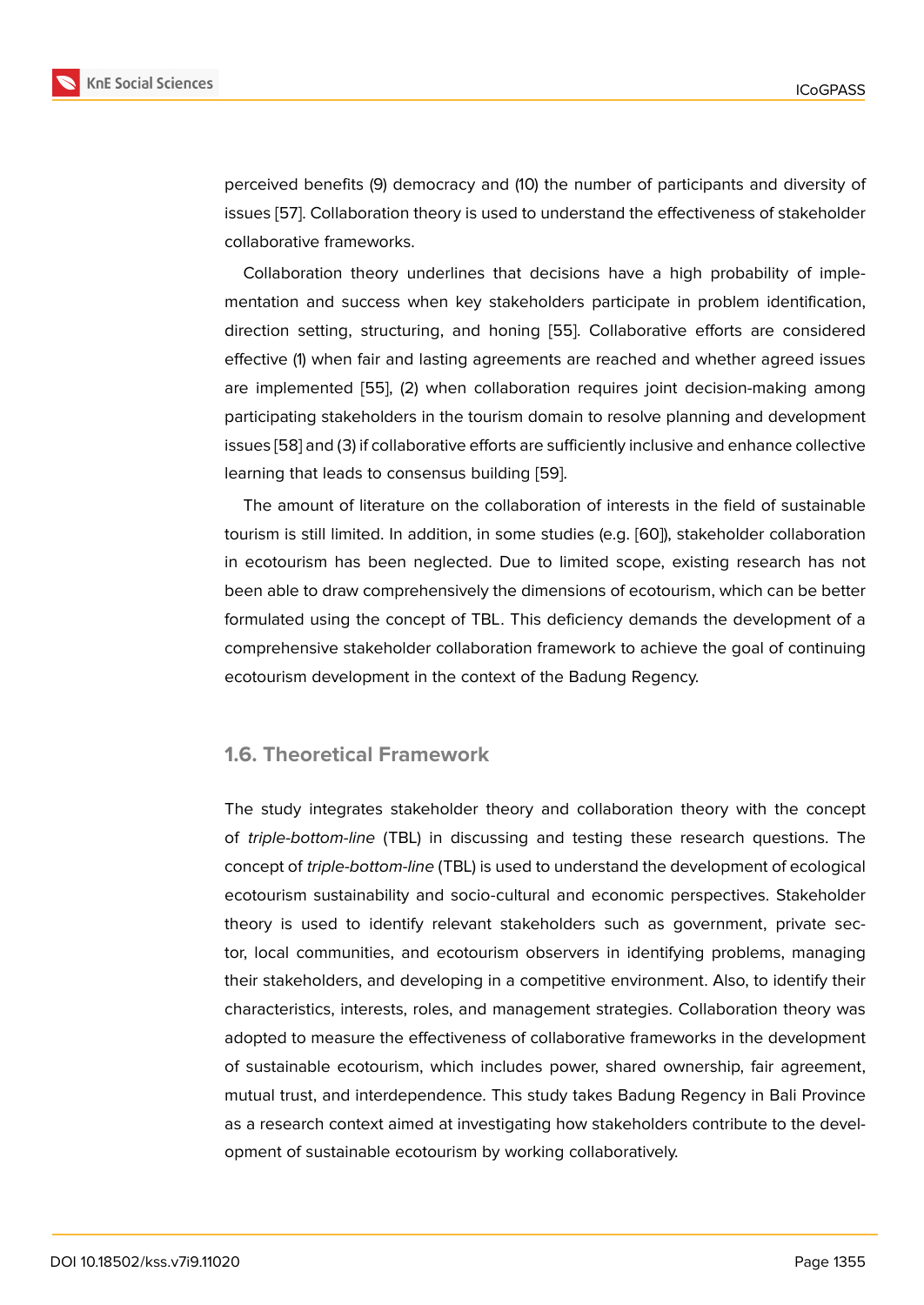#### **1.7. Ecotourism in Badung Regency**

According to [61], many tourism tracts in developing countries are linked to biodiversity and wildlife, such as national parks, beaches, and islands, as well as traditional ways of life. Protected areas such as national parks and uninhabited islands and beaches have a variet[y o](#page-21-11)f flora and fauna species. Having the lion's share of global biodiversity, developing countries have a competitive advantage in attracting international tourists [62]. Badung Regency is one of the 9 districts/municipalities contained in the province of Bali and is located in the middle of the island of Bali from the north to the southern end. The northern part is bordered by the Buleleng regency, the western part bordered [the](#page-21-12) Tabanan regency, while the eastern part bordered the Kabupaten Bangli, Gianyar, and Denpasar municipalities.

There are three development areas in Badung Regency, namely North Badung, Central Badung, and South Badung. North Badung which consists of The Evening and Abiansemal sub-districts is mostly a labor area for export purposes and supporting tourism, land and water maintenance, handicrafts, and small household industries. Tourist destinations in North Badung are oriented towards agricultural tourism and adventure tourism and still maintain their function as a buffer and protected area [63]. Badung Tengah with Mengwi subdistrict is a tourism area, agriculture, development of facilities and infrastructure in the city and other areas. Its development is directed at cultural tourism. The South Badung area consisting of Kuta, North Kuta, and South [Kuta](#page-21-13) districts generally consists of trade activities, tourism, educational services, and others. Its development is intended as a tourism area with various tourism support facilities.

Badung Regency has an area of 418.52  $^{Km2}$  which includes 6 sub-districts, namely The District of Petang, Abiansemal, Mengwi, Kuta, North Kuta, and South Kuta consisting of 16 Villages, 45 Villages, 357 Banjar Dinas, 4 Banjar Preparatory Office, 147 Environment, 1 Preparatory Environment, 119 Customary Villages, 523 Banjar Adat and 523 Sekaa Teruna. The number of residents in Badung Regency according to the population registration in 2020 was 545,121 people. Most of the population adheres to Hinduism, with its unique and interesting religious and customary activities continuing all the time. The common languages of instruction used by the community are Balinese and Indonesian and a little English. The livelihoods of the population largely live off the sectors of agriculture, trade, and services. Its regional revenue is mostly sourced from the Tourism sector.

The Covid 19 pandemic has had a significant impact on the tourism sector in Bali, where revenue from tourism has decreased dramatically to 90%. The Badung Regency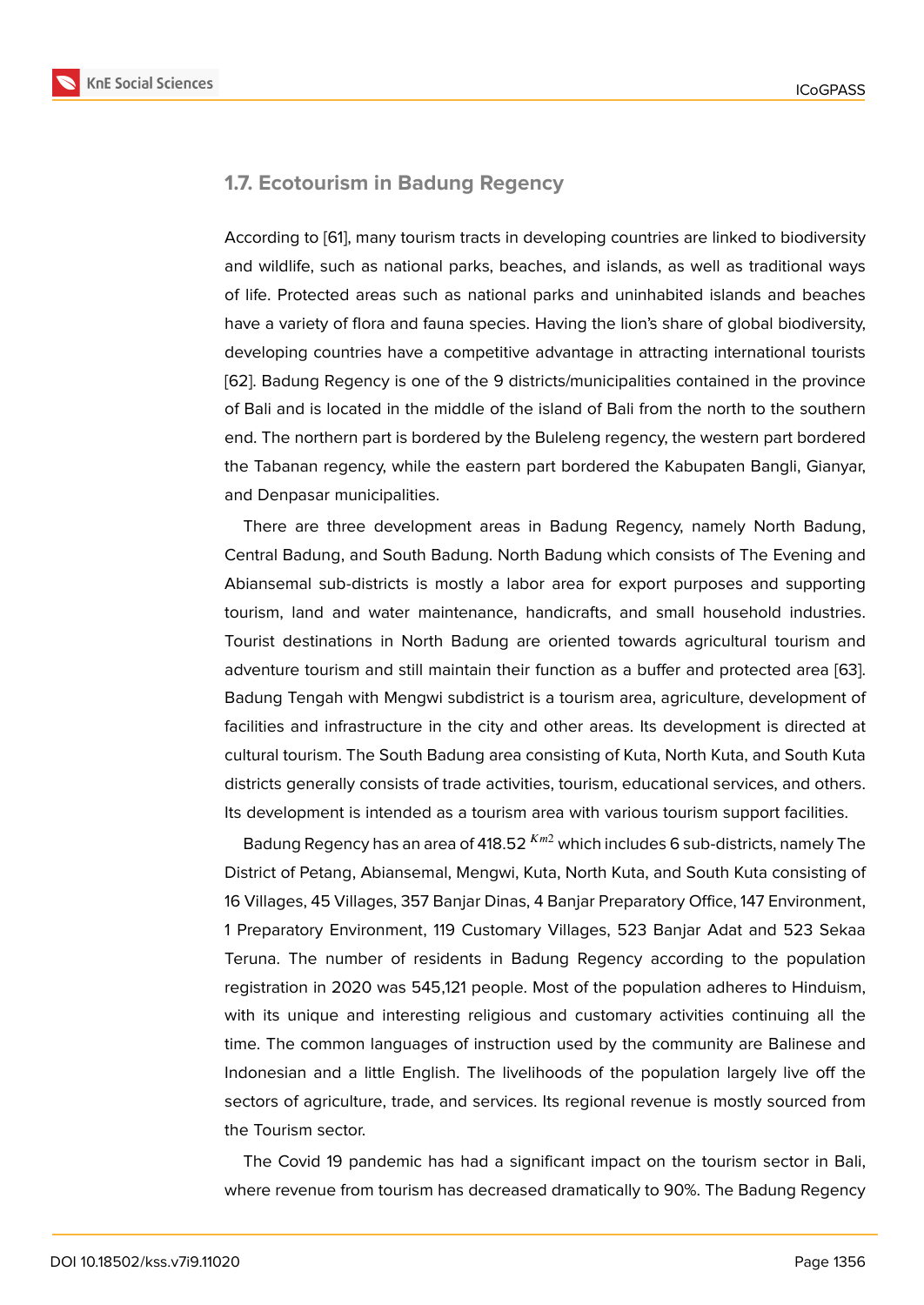Government which usually provides subsidies to the surrounding area can no longer do so, even the Badung Regency Government is the most affected district, with economic growth of minus 9.4% because Badung Regency fully relies on PAD in the tourism sector. This condition greatly affects the ecotourism development program in Badung Regency.

# **2. METHOD**

The purpose of this research is to explore how the interests of ecotourism stakeholders in the Badung Regency can be managed properly so that they can collaborate and participate in the sustainable development of ecotourism. This study uses a qualitative research approach because it examines an individual or group's understanding of a social problem and seeks to understand the meaning people build about the world they live in and the experiences they face. This study is included in the study of destination development. This research refers to the design of exploratory research to look at the shortcomings of previous studies of a phenomenon, familiar and better understand the nature of the research problem. It also provides flexibility when it comes to utilizing a wide variety of data sources ranging from interviews to secondary data to comprehensively examine research questions. Furthermore, the exploration design allows researchers to explore deep information to improve their understanding of the problem.

The research view is constructivist about the existence of some constructed reality that is unique to a particular context. In addition, knowledge is generated through in-depth exploration of social phenomena from the perspective of participants [64]. Epistemologically, the constructivist paradigm recognizes the subjective relationship between researchers and reality[65] and recognizes the problematic nature of drawing a clear line between the researcher and the study period[66]. Instead, researc[her](#page-22-0)s are instruments and part of the process of making meaning and actively participate in interpretations based on what [part](#page-22-1)icipants outline [ 64] Research methods are used in-depth interviews and focus group discussions, as primary [da](#page-22-2)ta collection to obtain in-depth information.

The data and information used are sourced from primary and secondary data. Primary data is collected with semi-structured interviews and focus group discussions. Through the collection of secondary data, researchers consult documentaries and search for relevant literature (both published and unpublished) from scientific journals, central and local government archives, and databases of non-governmental organizations.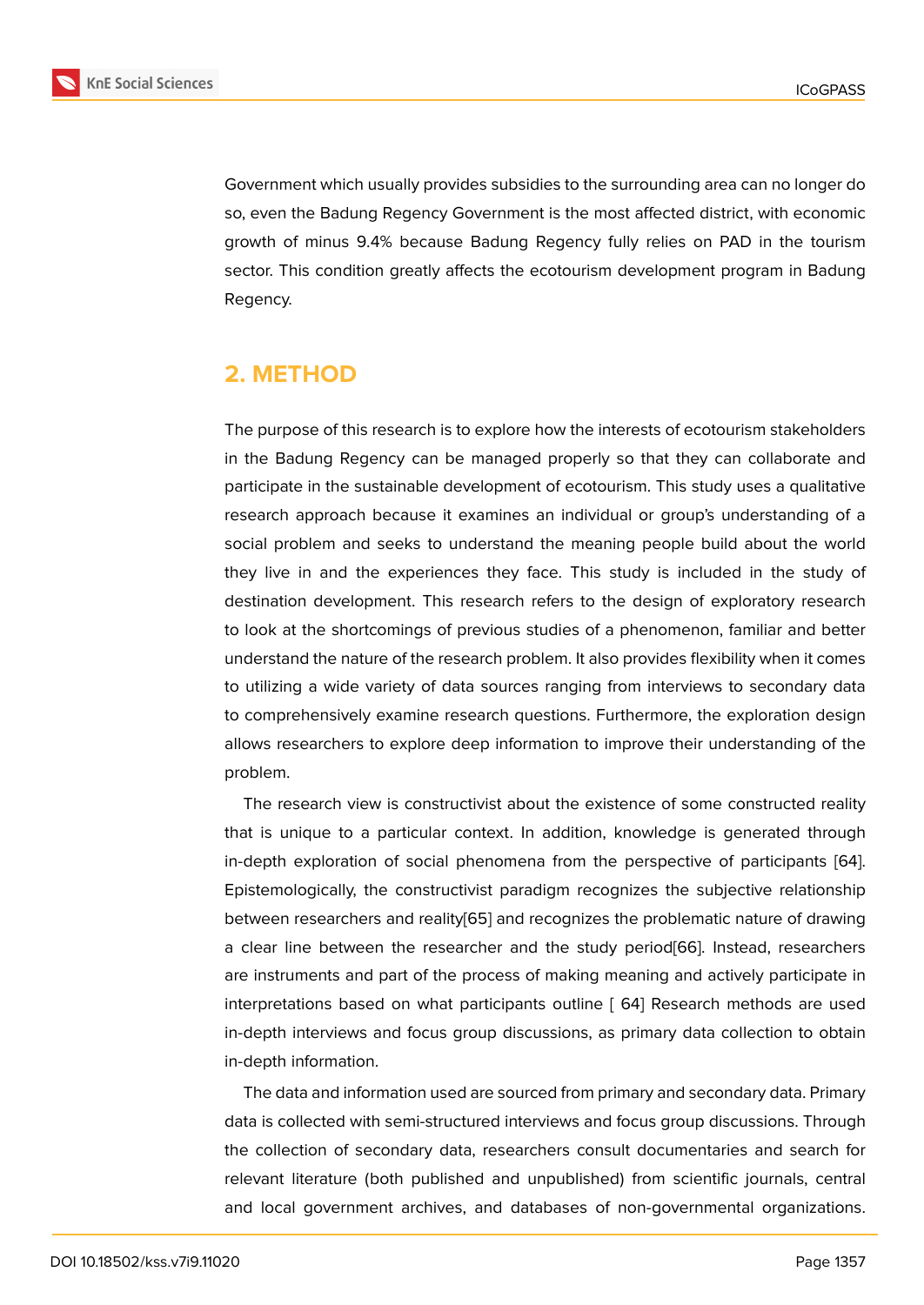Interviews were conducted with 6 participants for in-depth exploration of a particular problem or experience and to collect effective data. To ascertain whether the questions in the semi-structured interview guide are well understood, the researchers conducted a trial. To reduce the bias of the interviewer the researcher adheres to the purpose of the study. Individual in-depth interviews and focus group interviews are recorded for transcription and discussion.

Focus group interviews are conducted as one of the data collection instruments because of their power in generating responses that cannot be obtained through individual interviews. Targeted group interviews are conducted after the in-depth interview is completed to obtain more information and triangulate the data collected through in-depth interviews. The study organized 2 focus group discussions. Researchers use several treatments including pilot studies, triangulation methods, member examinations, and confirmability audits. Furthermore, to maintain consistency, researchers conduct data collection.

In this study, data analysis techniques are inductive where researchers construct and reconstruct meanings about research problems known as *grounded theory*. Participants' ideas, opinions, and responses are encoded and categorized to develop relationships and associations among various concepts according to research problems. Encoding is used to extract the main theme from the transcribed data. Open coding is the first step in the coding process used to identify the main concepts or topics Axial coding is used to connect similar or related concepts into categories and to explore subcategories between subcategories. Finally, selective coding is used as a last resort to integrate and refine categories to build a theoretical framework. The three types of coding pay attention to concepts, ideas, and themes that arise with data.

The results of the data collection are then transcribed, summarized, and thoroughly screened for further analysis and interpretation. Data is organized into categories based on similar themes, concepts, or attributes and then new concepts are developed and relationships between concepts are formed [67]. Content analysis as a qualitative data analysis technique is a systematic description, explanation, and quantification of phenomena. It focuses on collecting, grouping, analyzing, and compiling data with systematic and meaningful how to produce vali[d c](#page-22-3)onclusions and provide a holistic understanding of a given phenomenon.

There are four stakeholders in this research to play an important role in developing ecotourism in Badung Regency. They are (1) government organizations, (2) local communities, (3) private institutions, and (4) non-governmental organizations (NGOs). The reason for selecting these stakeholders is to agree with the purpose of this research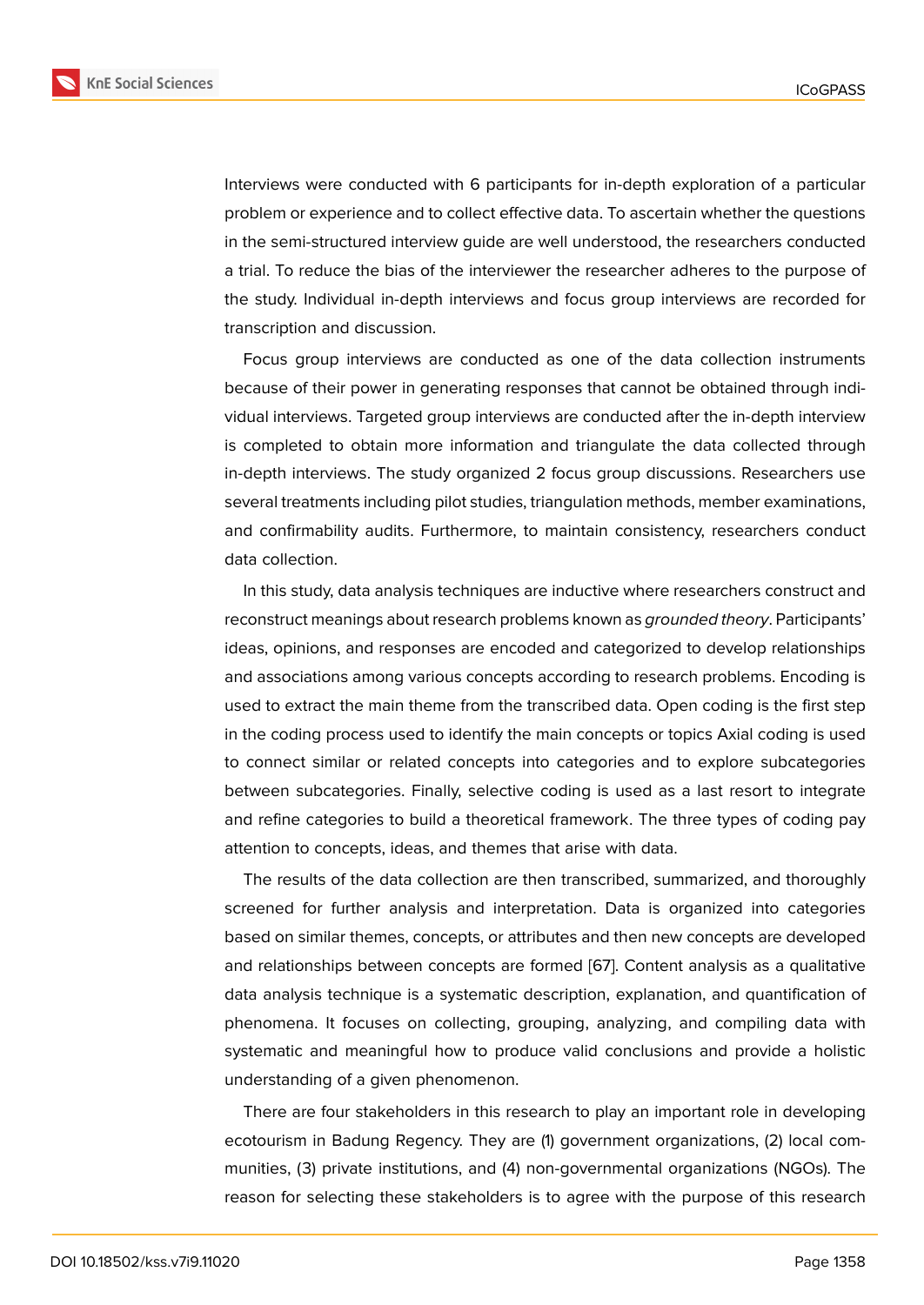

to see the collaboration of stakeholders in ecotourism from an offering perspective. As a result, the most relevant stakeholders who play an important role in the sustainable development of ecotourism in the Badung Regency are the four stakeholders mentioned above. Tourists are also one of the main actors in the development of sustainable ecotourism in terms of demand. However, the purpose of the study is limited to the perspective of the offer, and visitors are not considered participants. Visitor perceptions should be investigated in future studies to better understand consumers' perspectives on ecotourism.

# **3. Results and Discussions**

In collaborating stakeholders have types of relationships including types of relationships based on power, common ownership, fair agreement, mutual trust, and interdependence. The types of relationships between stakeholders vary and differ from each other.

#### **3.1. Power**

The Central Government has provided assistance to maintain tourism in Bali, in the form of (1) budget stimulus for taxpayers whose tax payments are smooth and good. The stimulus budget can be used by employers for their business operating costs to (1) pay employees so that employees can avoid layoffs and it is expected that the hotel can continue to operate; (2) Provide basic food assistance was felt by the Balinese community which was then stopped and diverted into cash direct assistance (BLT); (3) Cash direct assistance to the people of Bali is also felt for several months due to budget constraints owned by the Government; (4) The Ministry of Tourism and Creative Ekonomi who pay special attention to the Government of Bali Province with offices in Bali also provide a lot of assistance, ranging from listening to community complaints to providing direct grant funds to the Regency/City Government.

As a tourist destination that was severely affected by the pandemic, Bali received a grant of RP 1.2 trillion. in 2020. The funds are intended for small tourism businesses in Bali, including Badung Regency where 1,065 hotels and 345 restaurants. The dance is used for hotel and restaurant operations, paying employees' salaries, maintaining infrastructure, and waste management. Kemenparekraf also carries out labor-intensive activities and vaccination activities. Labor-intensive activities carried out by menparekraf include beach structuring activities in Badung Regency, toilet arrangements, and others.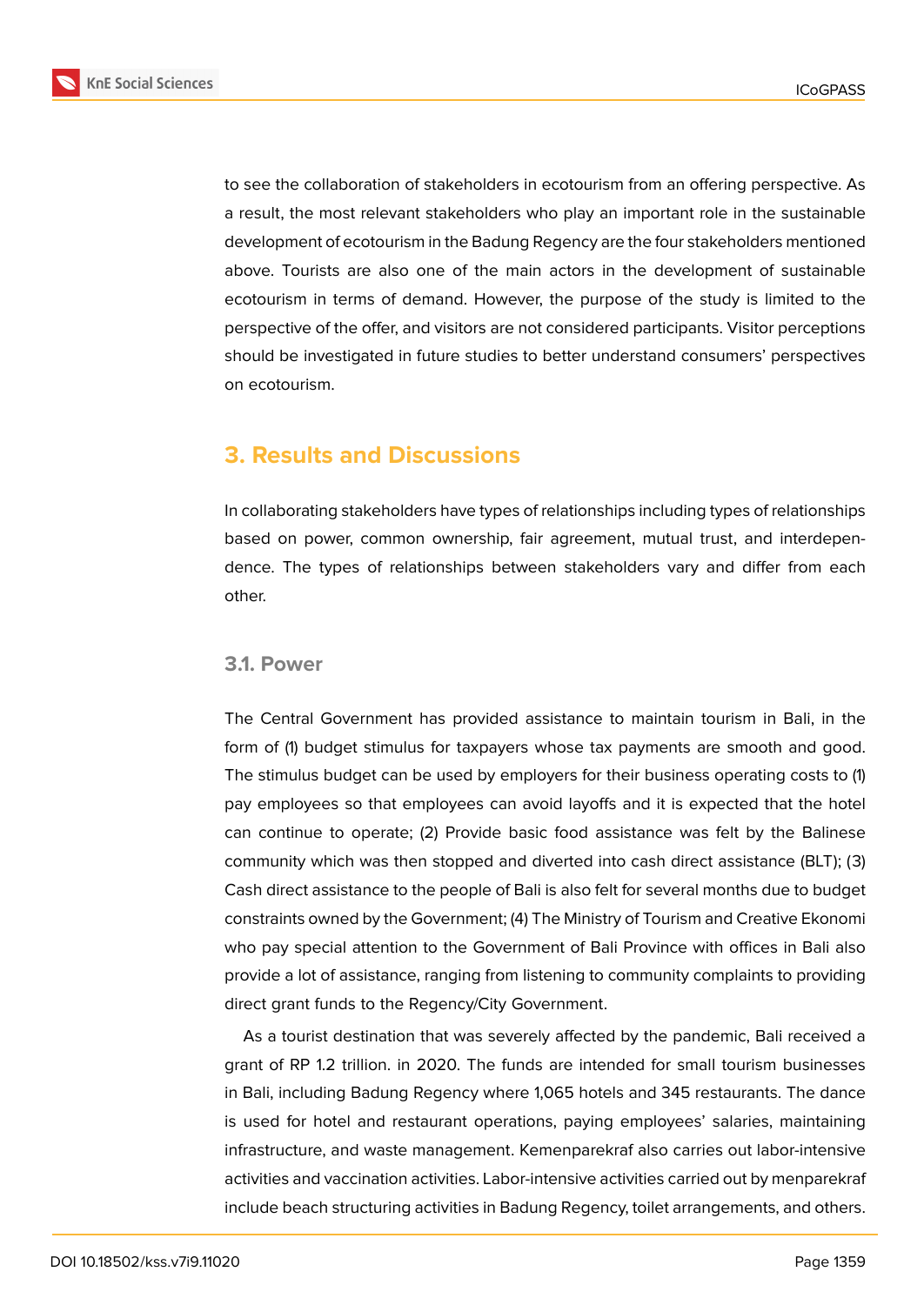**KnE Social Sciences** 



By the authority possessed, the support of the central government during the pandemic is very meaningful in maintaining the survival of ecotourism in Bali. A lot of social assistance and funds are given to local governments and local communities, hotel and restaurant entrepreneurs. The provincial government together with the district government also made policies on the management of tourist villages, how to involve the private sector in CSR programs, support local communities to develop labor-intensive activities, waste management, and cleanliness. Also, supervision and law enforcement of criminals, such as the arrest of turtle hunters in the wild. All parties agree to exercise their respective rights and obligations to achieve common goals economically, socio-culturally, and ecological conservation. Hotel and restaurant business owners are required to follow ISO standards in managing their activities and not to damage the environment through waste management and waste recycling.

However, the assistance provided cannot fully overcome the main problems such as decreased purchasing power of the community, quiet business transactions, termination of working relationships, and reduction of working hours by hotel managers, restaurants, and travel agencies. In addition, several land rehabilitation programs and rare animal conservation were forced to be canceled due to limited funds or funds diverted to prevent the Covid-19 pandemic. For this reason, the greater role of the central government is very important in providing financial assistance and daily necessities to entrepreneurs and local communities that feel the most impact of the pandemic. Creative economy managers are also expanding local product marketing networks and large entrepreneurs can expand CSR programs to reduce the economic burden on local communities. For local governments, the lack of tourist visits does not reduce the enthusiasm to implement ecotourism development programs according to their capacity where conservation principles are a priority in addition to socio-economic recovery efforts.

#### **3.2. Joint Ownership**

To encourage solidarity among stakeholders, the Provincial Government of Bali made a policy called "BISA Movement" which means: Clean, Beautiful, Healthy, and Safe. The program strongly supports environmentally sound tourism as a shared responsibility. In the development of ecotourism, the provincial government seeks to develop tourist villages, especially in the aspects of management, products, and services. Regarding the development of tourist villages, the Bali provincial government conducted a joint study with Universitas Brawijaya Malang for the development of tourist villages, but new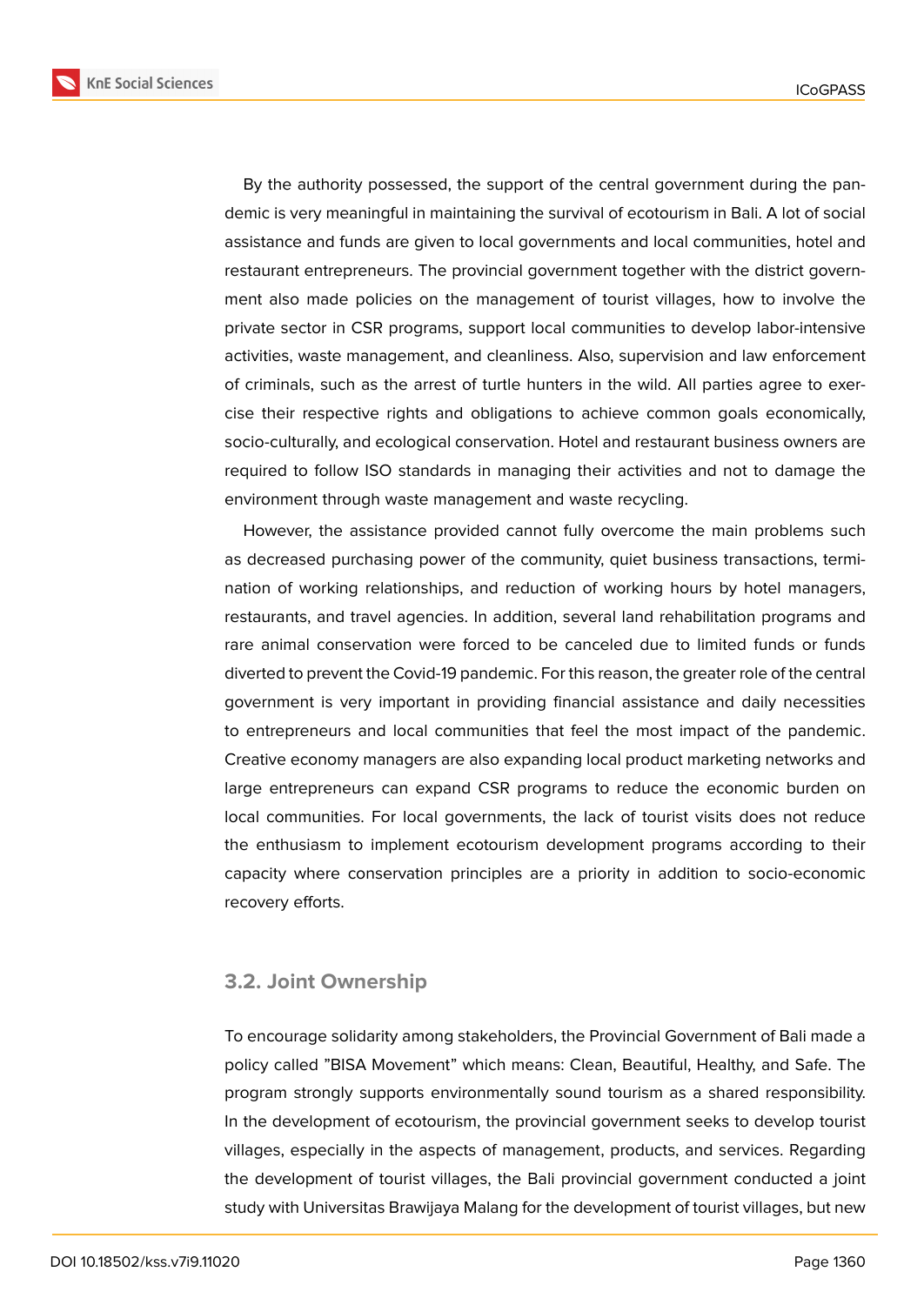



limitations that this study proposal could not be continued because the study funds were diverted for the handling of Covid 19.

The governor of Bali is currently so concerned with tourism that he included tourism as one of the development programs of 5 development programs in Bali. The realization of attention to tourism encouraged the Governor of Bali to form a new work unit, namely the tourism section. In addition, the Social Service and the Trade Office assisted 350 million rupiahs to develop the populist economy. By diverting tourism business that used to become a mainstay in Bali into a business of flower farmers and bananas. The proceeds from the farm were purchased by the Balinese government. For the development of tourism in Bali Kadispar Bali Province, I Putu Astawa stated the importance of realizing quality tourism. One of them is the MICE (*Meeting, Incentive, Convention, Exhibition)* program which is proven to be able to arouse solidarity and the Economy of Bali when Mount Agung erupts.

In addition, in the development of ecotourism in the Badung Regency, the government developed waste banks throughout tourist villages in Badung Regency. Waste banks are aimed at maintaining cleanliness, as well as helping the community's economy amid a pandemic. This waste bank program is intended to maintain the survival of flora and fauna to maintain natural ecosystems. This waste bank program is a collaboration between the Regional Development Bank and the local government.

The relationship is also established through tourist village associations, assistance village communication forums, human resource development, and the use of technology by collaborating with travel associations so that all tourist villages in Bali are touched in the form of local tour packages. Cooperation between travel associations, hospitality, creative economic actors, and small and medium-sized economic businesses remains intertwined for the sale of local products. The government with technical policies regulates and fosters the community about ecotourism. The community manages ecotourism destinations with the support of the government and non-governmental organizations. The private sectors provide accommodation and transportation facilities. Badung local government and non-governmental organizations regularly evaluate environmental conditions once a year.

However, the lack of banking involvement in other large entrepreneurs in providing financial and credit assistance to small entrepreneurs can slow down the process of the economic recovery of local communities and small entrepreneurs. It takes their commitment and sense of community in the form of alternative assistance that is even greater in terms of number and reaches and soft credit. In addition, assistance efforts are needed from various tourism associations to develop the quality of human resources,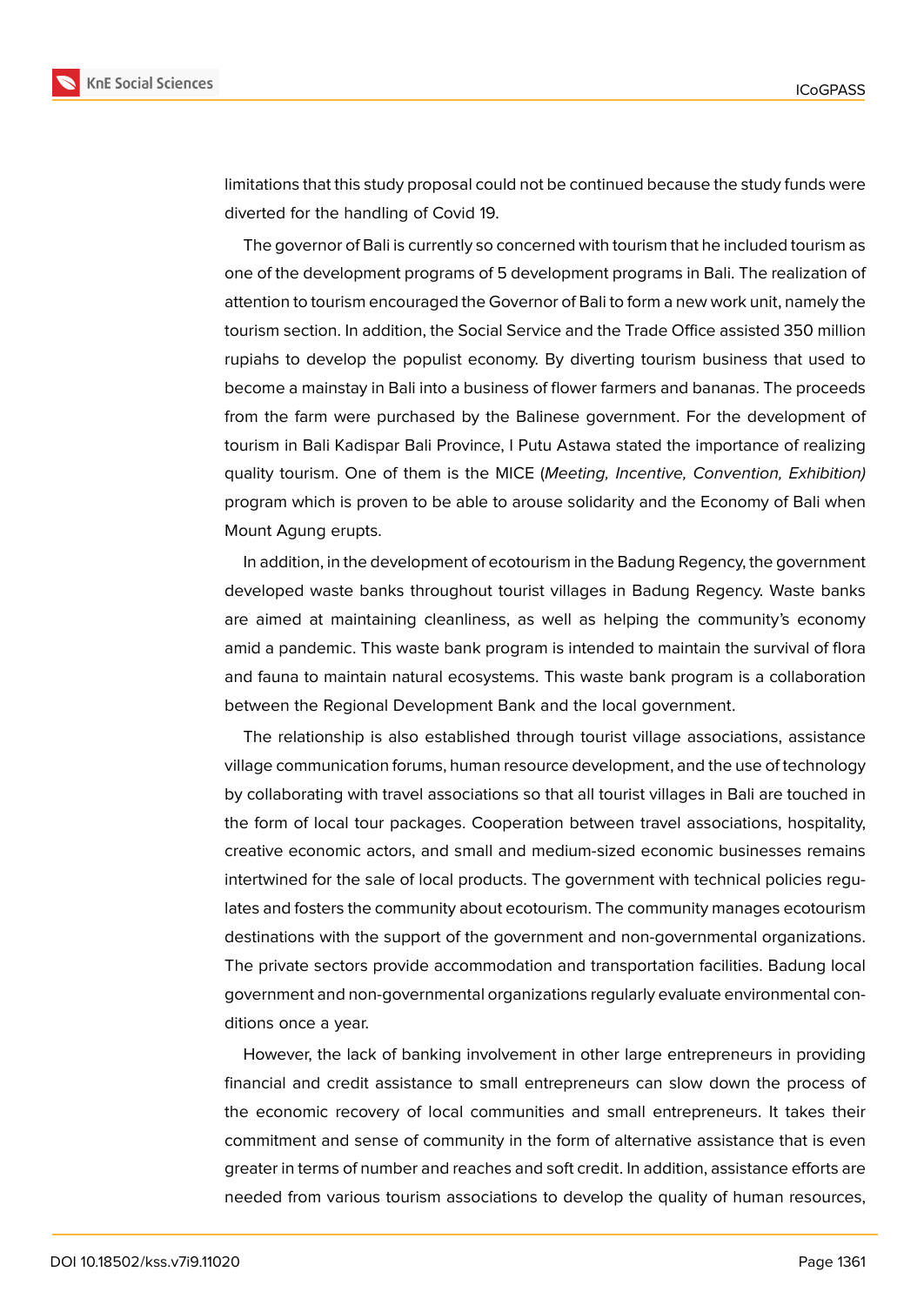

the use of technology, and the marketing of creative economy products. In addition, the results of evaluations conducted by local governments and non-governmental organizations need to be identified and followed up, especially those related to the right partnership strategy to increase the spirit of solidarity, empathy culture, and winwin solution from all stakeholders.

#### **3.3. Fair Deal**

Quite a lot of ecotourism programs are produced through government, private and nongovernmental organizations, ranging from program planning, development, and support to local communities in the management of ecotourism destinations. For example, there are private CSR programs for the community in the form of road construction, waste management sites for star hotel clusters, contributions to tourist villages, and equitable assistance to villages. In addition, the Badung Regency government is one of the main stakeholders through the Environment Office to supervise hotel waste management. The management of hotel waste must be by the analysis of environmental impacts (Amdal) that has been established by the government. If it is not by *amdal* then the hotel processing permit can be revoked, of course by doing the previous coaching. To monitor and supervise the condition of amdal surveys are always carried out by the Environment Office and Satpol Pamong Praja.

In addition, there is a massive reclamation program of Benoa Bay that has not continued due to rejection from local communities and non-governmental organizations, although the central government and the development authorities have agreed. The Bali People's Forum rejected the reclamation of Benoa Bay, as well as the People's Coalition for Fisheries Justice carried out the same activities to reject the reclamation, citing among others, the loss of the function of Benoa Bay as a flood shelter from five watersheds, eliminating sacred areas / great campuhan, destroying perfect ecosystem areas such as mangroves, seagrass meadows, and around which there are coral reefs. This demonstrates the importance of the agreement in the initial planning process by all stakeholders, especially local communities, to avoid material losses and greater environmental damage.

Furthermore, to revive the economy of the surrounding community, the Badung Regency Government in addition to promoting to foreign countries, including Germany online/virtual. In addition, the Government seeks to find special interest tourism or new tourist areas / artificial tourism such as mice industry (*Meeting, Incentive, Convention, Exhibition)* to increase the stay of tourists including the amount of expenditure. In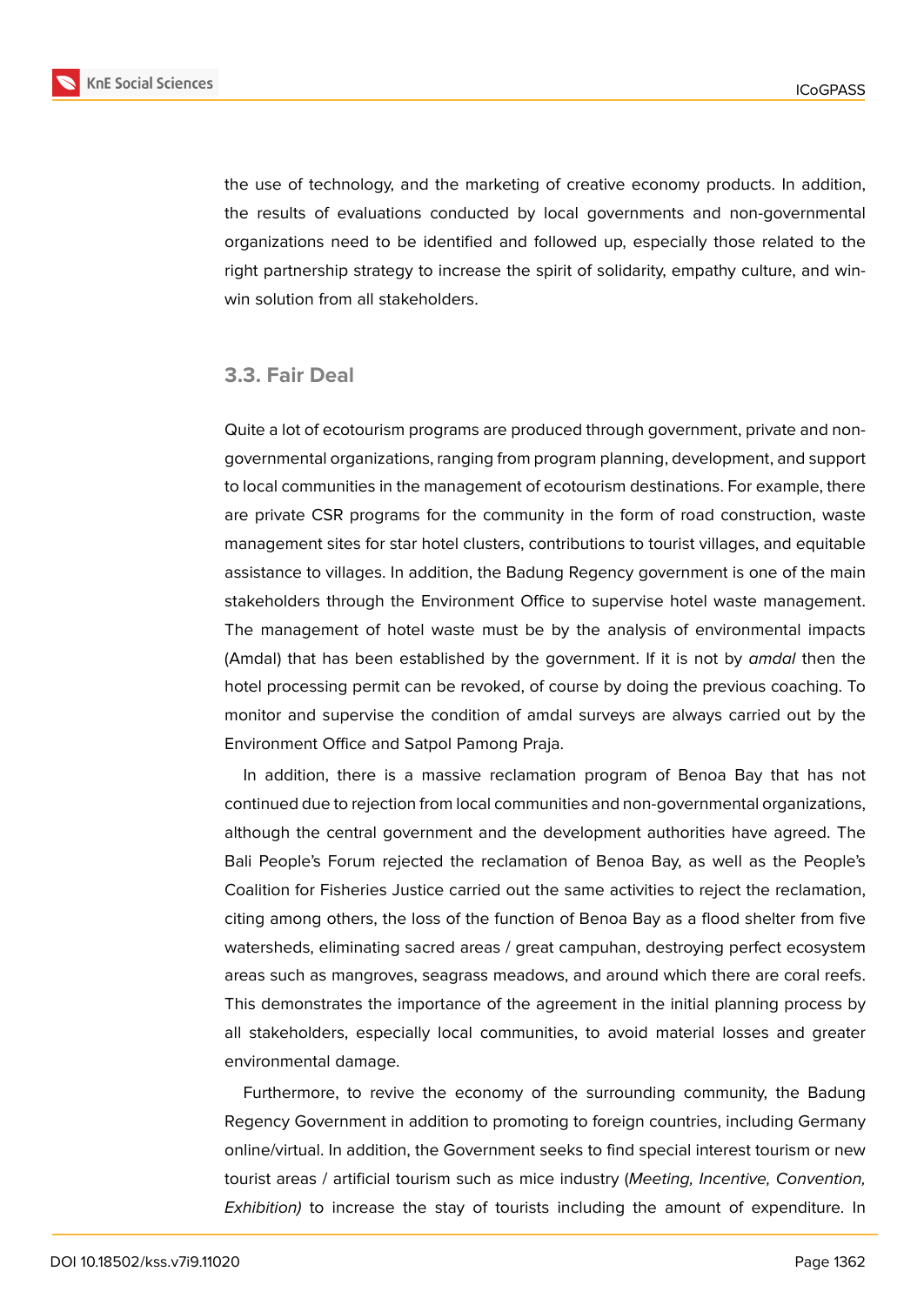

addition to being a large source of tourism income, MICE tourists are expected to have an impact on the social, cultural, and economic empowerment of local communities. The benefits of the mice industry include: (1) job creation; (2) an increase in state foreign exchange and regional income; and (3) provide advantages in other fields such as hotels, printing, transportation, crafts, and travel agencies. Other efforts about the socio-cultural empowerment of the local community's economy, namely choosing other sectors besides tourism, by developing the agricultural sector as an option, training in making Balinese cuisine via online, and online and other tourism.

#### **3.4. Trust each other**

The trust of all parties is getting better in developing ecotourism. Trust by carrying out functions independently and integrated. Because of mutual trust travel agents benefit from ecotourism activities managed by the community or jointly managed by the private / hotel and the government. Village and customary village heads jointly discuss eco-tourism problems and solutions through village deliberations and there are village regulations governing hygiene management including violating sanctions such as open announcements and fines.

The implementation of various traditional ceremonies in Bali has never been separated from the role of pecalang. Pecalang can also be referred to as the Balinese customary police. He has been trusted by the community and the government has a big role in maintaining the smooth running of each stage of the event procession. Pecalang is a guardian of order and security in Bali, but its nature is customary. If administratively the community has security guards and members of the National Police. Traditionally, Balinese people have Pecalang to maintain order and security when there are traditional events or Nyepi celebrations that require all Hindus not to move outside the home. In addition, there is a tourism conscious group (Pokdarwis) one of the components of society that has an important role and contribution to the development of tourism in the area.

Local communities such as indigenous villages that manage agrotourism in conjunction with the Badung Regency Government prepare and manage agro and coastal ecotourism destinations and supporting facilities. Local people formed a tourist conscious group in the village 5 years ago. The village communities of Tanjung and Sarangan Benoa with the support of the government conduct turtle breeding to attract tourist visits and turtle preservation and the environment. Previously there had been sales of turtle meat for consumption carried out by community members, but on public awareness and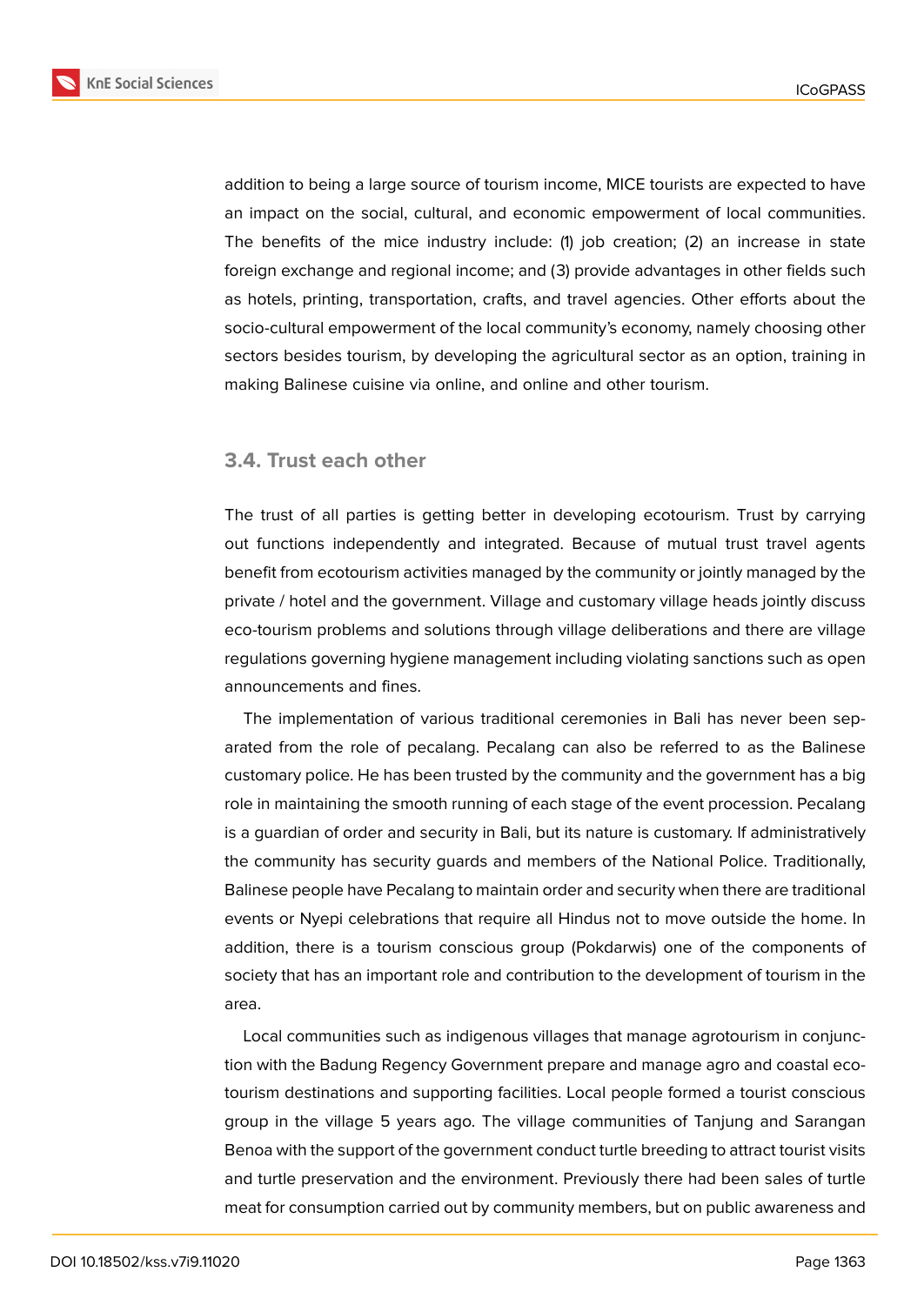

sanctions from law enforcement, currently, the sale of turtle meat is no longer there. Another problem is the limited cost of turtle breeding which causes turtle chicks to be released into the sea prematurely. This action has an impact on the safety of turtles from predatory attacks.

#### **3.5. Interdependence.**

Private parties involved as stakeholders in the development of sustainable ecotourism in Badung Regency are creative economy actors, *the Association of The Indonesian Tours And Travel Agencies* (ASITA), and the Association of Indonesian Hotels and Restaurants (PHRI). Private parties as mentioned above before the pandemic played a lot of roles in Corporate Social Responsibility (TJSP) or *Corporate Social Responsibility (CSR*) where companies have a social responsibility for society and the environment from various aspects of company operations, especially those that have an impact on socio-economic and environmental. However, due to the pandemic from 2020 to 2021 TJSP cannot be realized by private parties. As a result, various nature conservation programs, economic improvement, and socio-cultural empowerment of local communities cannot be carried out. This happens because many private parties are forced to stop their operations. After all, there are no foreign or domestic tourist visits. The occupancy rate of hotels present is usually between 75 to 85%, after the pandemic, it dropped to 4% making it difficult for hotel bags to cover their operational shortcomings.

To develop a new type of ecotourism, a mentoring program has been implemented from universities to the community to diversify ecotourism with agriculture. This strategy is intended to derive economic benefits together. In addition, there is a division of results between indigenous villages and local governments from ticket sales in tourist destinations and other sources. With the support of funds from the central government to local governments, through the Department of Culture and Tourism and the Department of the Environment to make policies and assistance on products, services, and ecotourism management**.** Coaching and financing programs must continue to be carried out to increase the capacity and independence of entrepreneurs and communities in seeking new business opportunities that are environmentally sound and existing cultural values.

# **4. Conclusion**

Stakeholder collaboration in the development of sustainable ecotourism in the Badung Regency has different and different types of relationships with each other according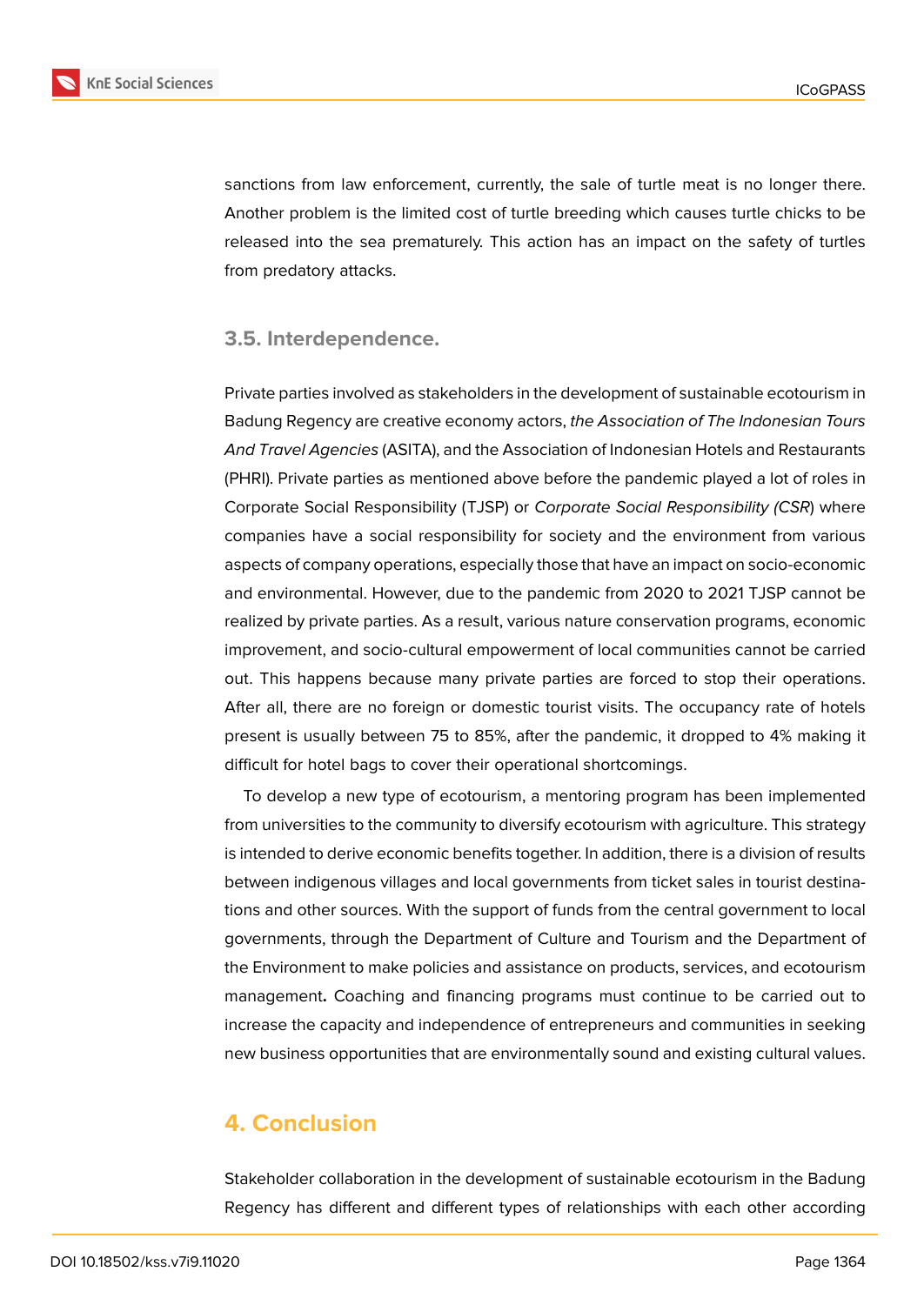**KnE Social Sciences** 



to the role, interests, characteristics, and capacities of each party. The findings of this study demonstrate the importance of government and community initiatives and law enforcement so that stakeholders can perform their functions appropriately leading to effective collaboration. In addition, the relationships established between stakeholders such as relationships based on power, shared ownership, fair agreements, mutual trust, and interdependence relationships have taken place with varying intensity to keep ecotourism development in the balance between economic, socio-cultural, and environmental conservation aspects. However, the relationship of agreement and trust has not taken place as expected by the local community.

The existence of the Covid-19 pandemic over the past two years, caused the government with its existing power and authority has played a lot of roles and provided resource support and assistance so that the spirit and survival of the private sector and local communities continue, although these efforts cannot fully overcome the problem and are still far from their expectations. In addition, new tourist destination development policies and environmental rehabilitation programs are also widely diverted to the social and economic sectors of the community but do not hurt overall environmental conditions even though the threat is always lurking when the change of seasons occurs. For this reason, stakeholder initiatives and commitments, especially the government, are needed in the form of providing financial, coaching, and administrative / law enforcement support so that collaboration continues to be strengthened so that it can gradually reduce people's financial dependence on the government and encourage business independence without neglecting socio-cultural interests and environmental sustainability. Further study is needed to understand strategies that can drive appropriate initiatives that reflect the understanding and mutual trust of stakeholders, and the independence of entrepreneurs and local communities.

## **5. Acknowledgment**

The implementation of this research until the writing of the manuscript is by the assignment from the Director of the STIA LAN Jakarta Polytechnic and coordinated by the Center for Research and Community Service (P3M).

## **References**

[1] Eshun G, Tagoe-Darko E. Ecotourism development in Ghana: A postcolonial analysis. Development Southern Africa. 2015;32(3):392-406.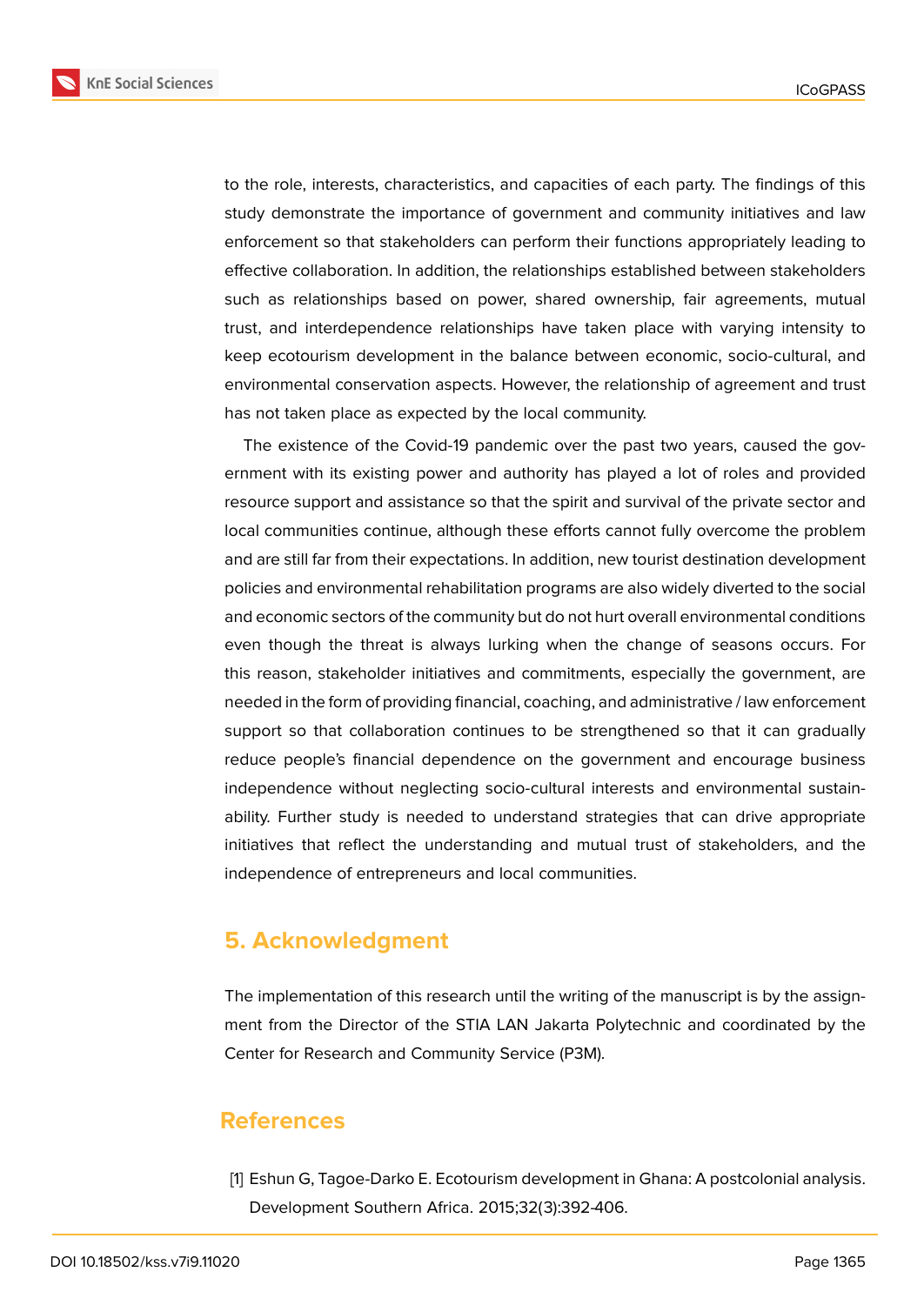- [2] UNWTO. Affiliate members regional reports. Madrid; 2015
- [3] UNWTO. Tourism towards 2030: Global overview. Madrid. 2011
- <span id="page-18-0"></span>[4] UNWTO. Sustainable tourism indicators and destination management. Paper presented at: Regional Workshop; 2007 Apr 25-27; Kolašin, Montenegro.
- [5] Sirima A, Backman KF. Communities' displacement from national park and tourism development in the Usangu Plains, Tanzania. Current Issues in Tourism. 2013;16(7- 8):719-735.
- <span id="page-18-1"></span>[6] Gossling S, Scott D, Hall CM. Pandemics, tourism, and global change: A rapid assessment of Covid-19. Journal of Sustainable Tourism. 2021;29(1) https://doi.org/10.1080/09669582.2020.1758708
- [7] UNWTO. Supporting jobs and economies through travel & tourism: A call for action to mitigate the socio-economic impact of Covid-19 and accelerate recovery. 2020
- <span id="page-18-2"></span>[8] UNWTO. International tourist arrivals could fall by 20–30% in 2020. Available from: https://www.unwto.org/news/international-tourism-arrivals-could-fall-in-2020
- <span id="page-18-3"></span>[9] Dolnicar S, Zare S. COVID19 and Airbnb: Disrupting the disruptor. Annals of Tourism Research. https://doi.org/10.1016/j.annals.2020.102961. 2020
- <span id="page-18-4"></span>[10] [Rai SC. Ecotourism and biodiversity conservation. New York: Nova sc](https://www.unwto.org/news/international-tourism-arrivals-could-fall-in-2020)ience Publishers Inc.; 2012.
- [11] McKercher B. Academia and the evolution of ecotourism. Tourism Recreation Research. 2010;35(1):15-26.
- [12] Fletcher R. Romancing the wild: Cultural dimensions of ecotourism. Durham: Duke University Press; 2014.
- <span id="page-18-5"></span>[13] Björk P. Critical issues in ecotourism: Understanding a complex tourism phenomenon. Higham J, editor. Oxford: Elsevier; 2007.
- <span id="page-18-6"></span>[14] Saufi A, O'Brien D, Wilkins H. Inhibitors to host community participation in sustainable tourism development in developing countries. Journal of Sustainable Tourism. 2014;22(5):801-820.
- <span id="page-18-7"></span>[15] Rossberg MAE. Multi-stakeholder approaches to developing ecotourism destinations. Available from: http://wilderness.academy/wp- content/uploads/2014/ 10/17\_ROSSBERG\_tourism\_mission-impossbile- Max.pdf.2013
- <span id="page-18-8"></span>[16] Vargas del Río, Brenner L. Community based ecotourism and environmental conservation in Mexico: the experience of La Ventanilla, Oaxac. Estudios Sociales. 2013; 21(41):33-63
- <span id="page-18-10"></span><span id="page-18-9"></span>[17] Buckley R. Encyclopedia of tourism. Jafari J, Xiao H, editors. Switzerland: Springer International Publishing; 2016.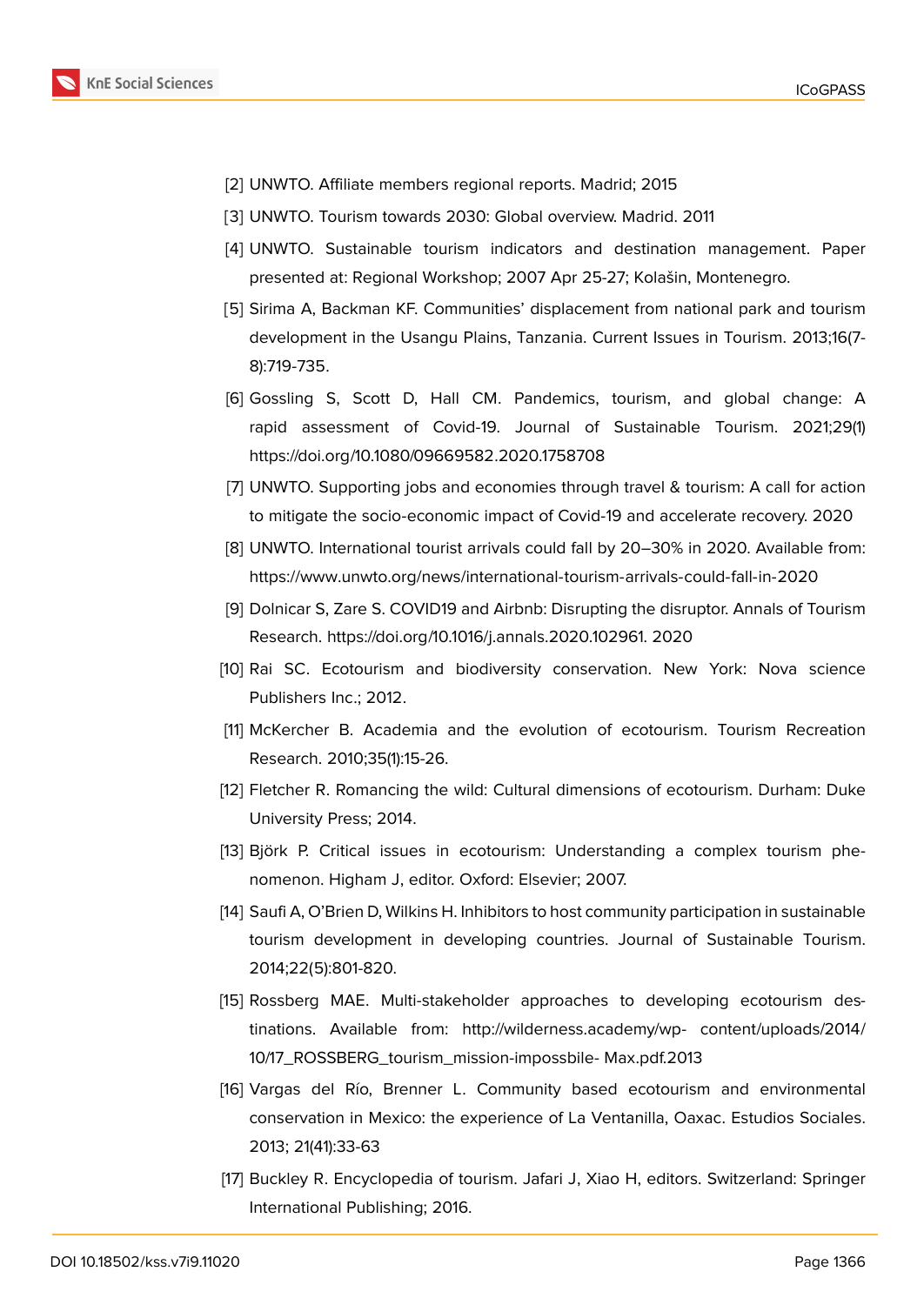

- <span id="page-19-0"></span>[18] McKercher B, Prideaux B. Academic myths of tourism. Annals of Tourism Research. 2014;46:16-28.
- <span id="page-19-1"></span>[19] Pegas F, Coghlan A, Stronza A, Rocha V. For love or for money? Investigating the impact of an ecotourism programme on local residents' assigned values towards sea turtles. Journal of Ecotourism. 2013;12 (2):90-106.
- <span id="page-19-2"></span>[20] Graci, S. (2013). Collaboration and partnership development for sustainabletourism. Tourism Geographies, 15(1), 25-42.
- <span id="page-19-3"></span>[21] Shoo RA, Songorwa AN. Contribution of eco-tourism to nature conservation and improvement of livelihoods around Amani nature reserve, Tanzania. Journal of Ecotourism. 2013;12(2):75-89.
- [22] TIES. What is Ecotourism? Retrieved fromhttp://www.ecotourism.org/what-isecotourism. 2017
- <span id="page-19-4"></span>[23] Backman KF, Munanura I. Introduction to the special issues on ecotourism in Africa over the past 30 years. Journal of Ecotourism. 2015;14(2-3):95-98.
- <span id="page-19-5"></span>[24] Wondirad A. Stakeholder collaboration for sustainable ecotourism development in Southern Ethiopia. The Hong Kong Polytechnic University; 2018
- <span id="page-19-6"></span>[25] Pansiri J. Collaboration and partnership in tourism: The experience of Botswana. Tourism Planning & Development. 2013;10(1):64-84.
- <span id="page-19-7"></span>[26] Kline CS, Slocum SL. Neoliberalism in ecotourism? The new development paradigm of multinational projects in Africa. Journal of Ecotourism. 2015;14(2-3):99-112.
- <span id="page-19-8"></span>[27] Kimbu AN, Ngoasong MZ. Centralized decentralization of tourism development: A network perspective. Annals of Tourism Research. 2013;40:235- 259.
- <span id="page-19-10"></span>[28] Björk P. Ecotourism from a conceptual perspective, an extended definition of a unique tourism form. International Journal of Tourism Research. 2000;2(3):189-202.
- [29] TIES. TIES global ecotourism fact sheet. Available from: https://ibgeographylancaster.wikispaces.com/file/view/TIES+GLOBAL+ ECOTOURISM+FA CT+SHEET.PDF. 2006
- <span id="page-19-9"></span>[30] Sirakaya E, Sasidharan V, Sönmez S. Redefining ecotourism: The need for a supplyside view. Journal of Travel Research. 1999;38(2):168-172.
- <span id="page-19-11"></span>[31] Ceballos-Lascurain H. The future of ecotourism. Mexico Journal. 1987
- <span id="page-19-12"></span>[32] Chan R, Bhatta K. Ecotourism planning and sustainable community development: Theoretical perspectives for Nepal. South Asian Journal of Tourism and Heritage. 2013;6(1):69-96.
- <span id="page-19-13"></span>[33] Fennell DA. Ecotourism. London: Routledge; 2003.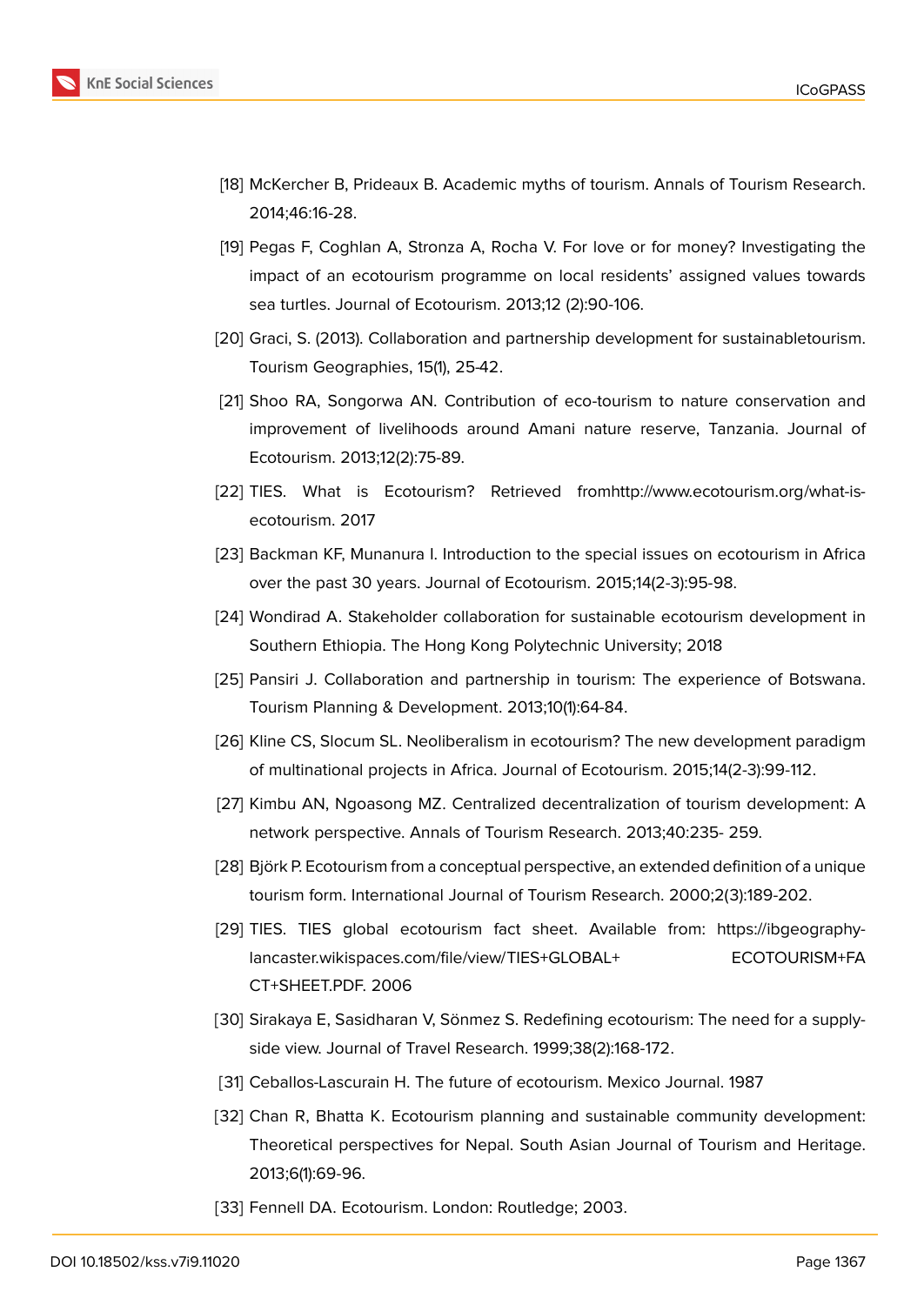

- <span id="page-20-0"></span>[34] Jafari J. Tourism as a factor of change: A socio-cultural study. Bystrzanowski J, editor. Vienna: Centre for Research and Documentation in Social Sciences; 1989.
- [35] UNWTO (2015). Affiliate Members Regional Reports, Volume four Tourism inAfrica: A Tool for Development, Madrid.
- <span id="page-20-1"></span>[36] Bien, A. Bridging the Gap between Policies and the Field in Sustainable Tourism through New International Networks. Retrieved fromhttps://www.youtube.com/watch?v=de55JjVZVS8. 2010
- <span id="page-20-2"></span>[37] Wood, M. E. Ecotourism, its principles, practices and policies forSustainability. UNEP division of technology, industry and economics; 2002
- <span id="page-20-3"></span>[38] Elkington J. Cannibals with forks: the TBL of 21st century business. Oxford: Capstone; 1997.
- [39] Tyrrell, T., Paris, C. M., & Biaett, V. A quantified triple bottom line fortourism: Experimental results. Journal of Travel Research. 2013;52(3), 279-293.
- <span id="page-20-4"></span>[40] Stoddard, J. E., Pollard, C. E., & Evans, M. R. (2012). The triple bottom line: aframework for sustainable tourism development. International Journal ofHospitality & Tourism Administration. 2012;13(3), 233-258.
- <span id="page-20-5"></span>[41] Buckley R. Environmental inputs and outputs in ecotourism: Geotourism with a positive triple bottom line. Journal of Ecotourism. 2003;2(1):76-82.
- [42] Faux, J., & Dwyer, L. Triple Bottom Line Reporting of Tourism Organizations to Support Sustainable Development. BEST EducationNetwork Module. 2009:1-47.
- [43] Wood, M. E. The role of sustainable tourism in international development: prospects for economic growth, alleviation of poverty and environmental conservation. In J. Higham (Eds.), Critical Issues in Ecotourism: Understanding a complex tourism phenomenon. Amsterdam, Elsevier Ltd. 2007:159-185.
- <span id="page-20-6"></span>[44] Sheehan LR, Ritchie JB. Destination stakeholders exploring identity and salience. Annals of Tourism Research. 2005;32(3):711-734.
- [45] Marzuki A, Hay I. Encyclopedia of tourism. Jafari J, Xiao H, editors. Switzerland: Springer International Publishing; 2016.
- [46] Pfeffer J, Salancik G. The external control of organizations: A resource dependence perspective. New York: Harper & Row; 1978.
- [47] Bricker K, Donohoe H. Demystifying theories in tourism research. Wallingford: CABI; 2015.
- <span id="page-20-7"></span>[48] Freeman RE. Strategic management: A stakeholder approach. Advances in Strategic Management. 1984;1(1):31–60.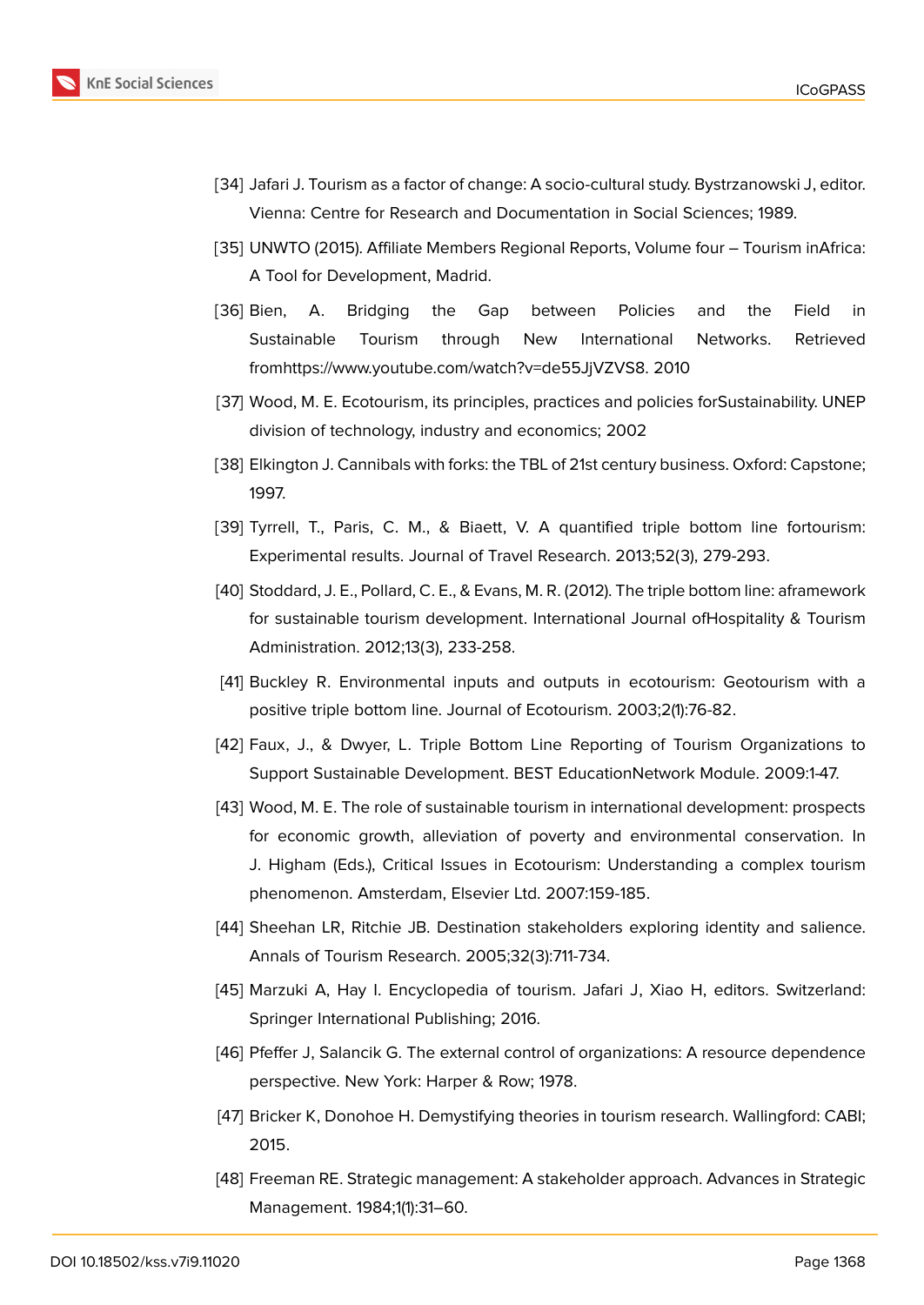

- <span id="page-21-0"></span>[49] Yodsuwan, C., & Butcher, K. (2012). Determinants of tourism collaborationmember satisfaction in Thailand. Asia Pacific Journal of Tourism Research. 2012;17(1), 63-80.
- <span id="page-21-1"></span>[50] Steurer R. Mapping stakeholder theory anew: From the 'stakeholder theory of the firm' to three perspectives on business–society relations. Business Strategy and the Environment. 2006;15(1):55-69.
- <span id="page-21-2"></span>[51] Zhang J, Dawes SS, Sarkis J. Exploring stakeholders' expectations of the benefits and barriers of e-government knowledge sharing. Journal of Enterprise Information Management. 2005;18(5):548-567.
- <span id="page-21-3"></span>[52] Nicholas LN, Thapa B, Ko YJ. Residents' perspectives of a world heritage site: The Pitons Management Area, St. Lucia. Annals of Tourism Research. 2009;36(3):390- 412.
- <span id="page-21-4"></span>[53] Donohoe H, Reyes B, Becerra L. Demystifying theories in tourism research. Bricker KS, Donohoe H, editors. Wallingford: CABI; 2015.
- <span id="page-21-5"></span>[54] Mitchell R, Agle B, Wood D. Towards a theory of stakeholder identification and alliance. Defining the principle of who and what really counts. Academy of Management Review. 1997;22(4):853–886.
- <span id="page-21-6"></span>[55] Gray B. Collaborating: Finding common ground for multi party problems. San Fransisco: Jossey-Bass; 1989.
- [56] Trist E. Referent organizations and the development of inter-organizational domains. Human Relations. 1983;36(3):269-284.
- <span id="page-21-7"></span>[57] Zapata MJ, Hall CM. Public–private collaboration in the tourism sector: Balancing legitimacy and effectiveness in local tourism partnerships. The Spanish case. Journal of Policy Research in Tourism, Leisure and Events. 2012;4(1):61-83.
- <span id="page-21-8"></span>[58] Jamal TB, Getz, D. Collaboration theory and community tourism planning. Annals of Tourism Research. 1995;22(1):186-204.
- <span id="page-21-9"></span>[59] Bramwell, B., & Sharman, A. (1999). Collaboration in local tourismpolicymaking. Annals of tourism research, 26(2), 392-415.
- <span id="page-21-10"></span>[60] Stone MT. Community-based ecotourism: A collaborative partnerships perspective. Journal of Ecotourism. 2015;14(2-3)
- <span id="page-21-11"></span>[61] UNWTO (2004). Indicators of Sustainable Development for Tourism Destinations:A Guidebook. Madrid: United Nations World Tourism Organization.
- <span id="page-21-12"></span>[62] UNWTO (2007). Sustainable tourism indicators and destination management. Regional Workshop, Kolašin, Montenegro, April 25-27.
- <span id="page-21-13"></span>[63] Dinas Pariwisata Kabupaten Badung. Visi dan misi. https://dispar.badungkab.go.id/ visi-dan-misi-128. 2020